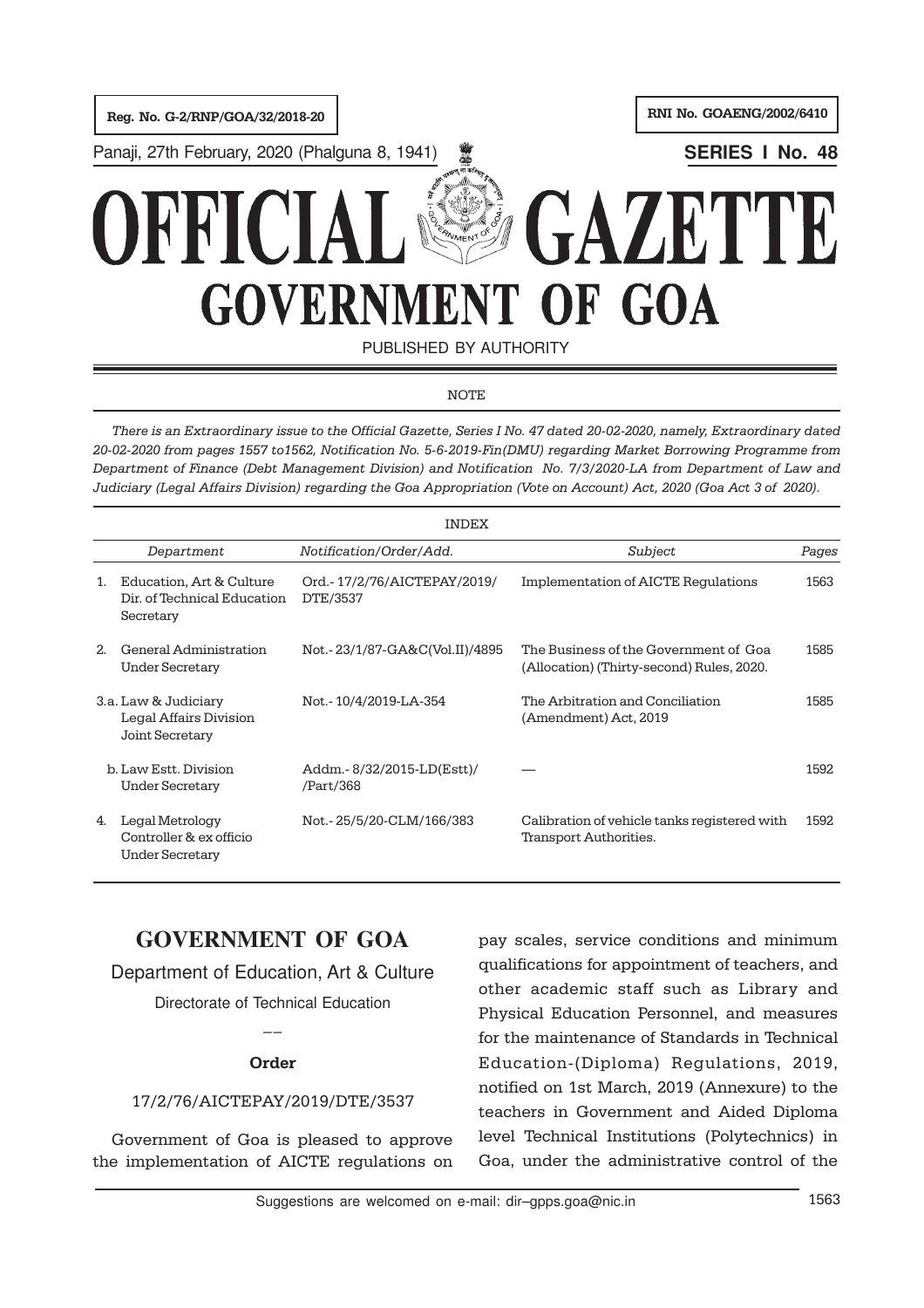SERIES I No. 48 27TH FEBRUARY, 2020

Directorate of Technical Education, subject to the following conditions:

1) The Pay scales shall be effective from 01-01-2016.

2) Other allowances such as LTC, CEA, Transport Allowance, Travelling Allowance, HRA, etc. shall be applicable as notified by respective State Government, from time to time.

3) Other service conditions related to qualifications, recruitment, promotions, training, etc. as detailed at 3.0 and 4.0 of the AICTE notification, shall come into effect from the date of notification of this Order in the State Government Gazette.

4) Faculty members are permitted to fulfill the requisite mandatory requirement as per the gazette notification, to avail the benefits of promotions retrospectively, from the date of their eligibility, provided they fulfill these requirements by 31-07-2022. Those faculty members, who do not meet the essential criteria by this date, will be eligible for promotion from the date they meet these criteria thereafter.

5) There shall be only 3 designations in respect of teachers in Diploma level Institutions/Polytechnics namely Lecturer, Head of the Department and Principal, as detailed in Table 1 of the AICTE Notification (Annexure).

6) The method followed by 7th CPC shall be adopted, moving from the earlier concept of Pay Band and Academic Grade Pay to that of Levels and Cells. The present academic grade pay of Rs. 5,400/-, Rs. 6,000/-, Rs. 7,000/-, Rs. 8,000/- and Rs. 9,000/- respectively shall be correspondingly numbered as level 9A, 10, 11, 12 and 13A1. Incumbents drawing Academic Grade Pay of Rs. 5,400/-, Rs. 6,000/-, Rs. 7,000/-, Rs. 8,000/- and Rs. 9,000/- shall be correspondingly placed in levels 9A, 10, 11, 12 and 13A1 respectively.

7) For fixation of pay, the existing pay in the pre-revised structure as on 31-12-2015 shall be multiplied by a factor of 2.57 and rounded off to the nearest figure in the level in the Pay Matrix (similar to the procedure recommended by 7th CPC).

8) The revised Pay Scales, though applicable from 01-01-2016, shall be payable with the salary of December, 2019 onwards. The arrears of pay with effect from 01-01-2016 to 30-11-2019, over and above the implemented 7th CPC Pay Scales, shall be deposited in the respective GPF Accounts/NPS Accounts, with a lockin period of 03 years from the date of deposit in the individual accounts concerned.

9) Age of superannuation of all faculty and Principals shall be 62 years.

10) Directorate of Technical Education shall frame guidelines for Research Promotion Grant, Industrial Training, Grants for Professional development, Sabbatical leave and Quality Improvement Programme (QIP) Scheme.

This issues with the concurrence of the Finance Department vide their U.O. No. 1400066978 dated 14-10-2019 and approval of the Cabinet.

> By order and in the name of Governor of Goa.

Nila Mohanan, Secretary (Education).

Porvorim, 7th February 2020.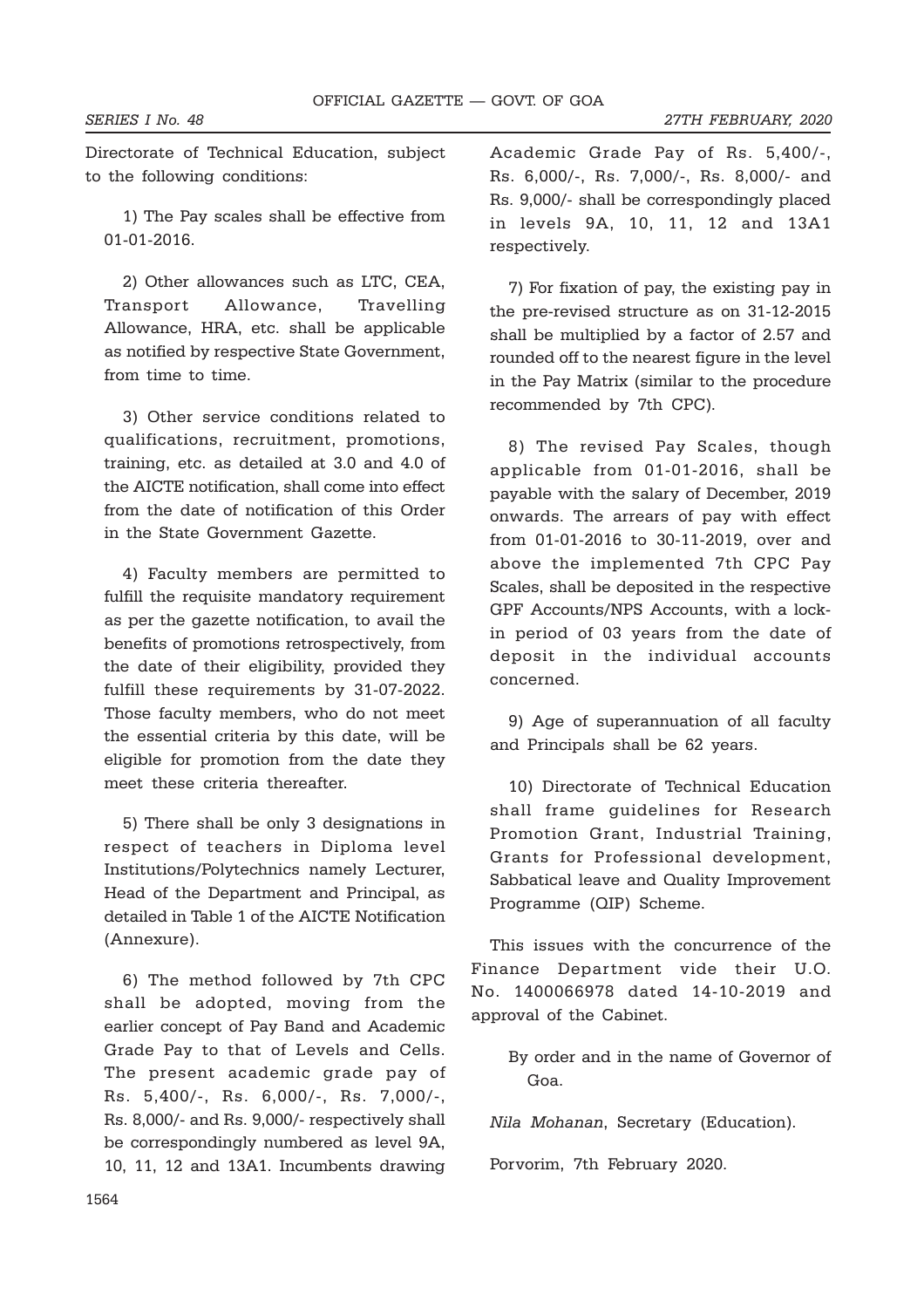## **ALL INDIA COUNCIL FOR TECHNICAL EDUCATION**

## **NOTIFICATION**

#### New Delhi, the 1st March, 2019

## **AICTE REGULATIONS ON PAY SCALES, SERVICE CONDITIONS AND MINIMUM QUALIFICATIONS FOR APPOINTMENT OF TEACHERS AND OTHER ACADEMIC STAFF SUCH AS LIBRARY AND PHYSICAL EDUCATION PERSONNEL IN TECHNICAL INSTITUTIONS AND MEASURES FOR THE MAINTENANCE OF STANDARDS IN TECHNICAL EDUCATION – (DIPLOMA) REGULATION, 2019.**

**F. No. 61-1/RIFD/7th CPC/2016-17.—**In exercise of the powers conferred under sub-section (1) of Section 23 read with Section 10(g), (h) and (i) of the All India Council for Technical Education Act, 1987 (52 of 1987) and after approval of the Government of India vide No.  $1 - 37/2016 - TS$ . II, Dated  $23<sup>rd</sup>$  January, 2019 and letter of even no. dated 12<sup>th</sup> February 2019, the All India Council for Technical Education makes the following regulation; namely:—

### **1.0 Short Title, Application and Commencement**

## **1.1 Short Title**

These Regulations shall be called the All India Council for Technical Education Pay Scales, Service Conditions and Minimum Qualifications for the Appointment of Teachers and other Academic Staff such as Library and Physical Education Personnel in Technical Institutions and Measures for the Maintenance of Standards in Technical Education – (Diploma) Regulation, 2019.

### **1.2 Categories of Institutions to whom the regulations apply**

These regulations shall apply to all diploma level technical institutions imparting technical education and such other courses / programs approved by AICTE and areas as notified by the council from time to time.

## **1.3 Date of Effect**

- **Pay Scales and DA:** The revised pay-scales shall be effective from 01-01-2016
- b) **Other Allowances:** Allowances such as Leave Travel Concession, Special Compensatory Allowances, Children's Education Allowance, Transport Allowance, House Rent Allowance, Deputation Allowance, House Building Allowance, Travelling Allowance etc. shall be applicable from the date as notified by the Central Government / respective State and UT Government from time to time.

## **1.4 Effective date of application of Service Conditions**

- a) All other service conditions including Qualifications, Experience, Recruitment, Promotions etc. shall come into force with effect from the date of this Gazette Notification.
- b) The Qualifications, Experience, Recruitment and Promotions etc. during 01-01-2016 till the issue of this Gazette Notification shall be governed by All India Council for Technical Education Pay Scales, Service Conditions and Qualifications for the Teachers and other Academic Staff in Technical Institutions (Diploma) Regulation, 2010 dated  $5<sup>th</sup>$  March 2010 and subsequent notifications issued from time to time.
- c) Those who are eligible for promotions after the date of publication of this gazette, shall have to meet the necessary conditions such as additional qualification, undergoing industrial training, pedagogical training, faculty induction program, publishing research papers etc. However, these requirements shall be permitted to be fulfilled till  $31<sup>st</sup>$  July, 2022 so as to enable faculty members in equipping them for requisite mandatory requirements of this gazette to avail the benefit of promotion retrospectively from the date of eligibility.
- d) It may be noted that no further extension would be given beyond  $31<sup>st</sup>$  July, 2022 and those who do not meet the essential criteria despite the above grace period, shall lose an opportunity for getting promotion retrospectively. However, they will be eligible for promotion from the date they meet these criteria thereafter.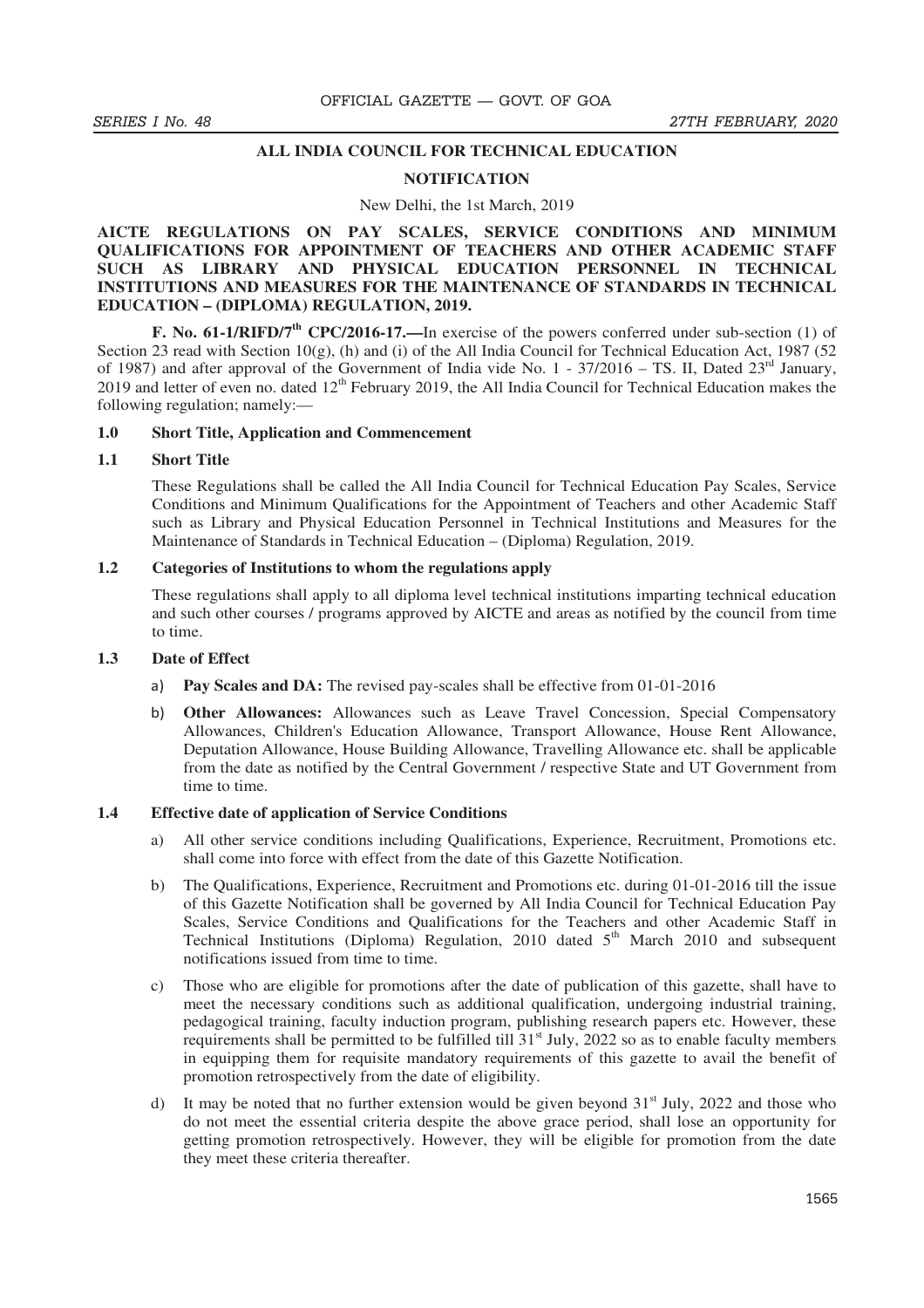- e) In cases, wherein interviews are already conducted either for direct recruitment or for promotions but candidates did not join, such candidates may be allowed to join. Their further up-gradation will be governed by this notification.
- f) In cases, where advertisement was published, applications invited but interviews have not been conducted till publication of this notification, the institutes / employers are required to publish corrigendum and processing of applications must be done in accordance with the provisions given in this notification.

## **2.0 General**

## **2.1 Revised Designations and Mode of Appointments**

There shall be only three designations in respect of teachers in the diploma level institutes/polytechnics namely **Lecturer, Head of the Department** and **Principal** as given below in **Table 1**. Also there shall be no change in the present designations in respect of **Library** and **Physical Education** personnel at various levels.

Following mode of appointment shall henceforth be used

| Sr.            | Designations of Teaching                 | <b>Entry Pay</b> | <b>Level</b> | <b>Mode of Appointment</b>     |
|----------------|------------------------------------------|------------------|--------------|--------------------------------|
| No.            | <b>Faculty</b>                           | (Rs.)            |              |                                |
| $\mathbf{1}$   | Lecturer                                 | 56,100           | <b>9A</b>    | <b>Direct Recruitment</b>      |
| 2              | Lecturer                                 | 57,700           | 10           | Promotion / Direct Recruitment |
| 3              | Lecturer (Senior Scale)                  | 68,900           | 11           | Promotion                      |
| $\overline{4}$ | Lecturer (Selection Grade -I)            | 79,800           | 12           | Promotion                      |
| 5              | Lecturer (Selection Grade -II)           | 131,400          | 13A1         | Promotion                      |
| 6              | Head<br>of<br>the<br>Department<br>(HoD) | 131,400          | 13A1         | Direct Recruitment             |
| $\overline{7}$ | Principal                                | 131,400          | 13A1         | Promotion / Direct Recruitment |

**Table 1: Cadre Structure and Mode of Appointment** 

## **2.2 New Pay Structure**

The new pay structure shall involve a pay matrix with an ascending series of levels and ascending cells in each level. The new pay matrix shall subsume the pay band and grade pay in one simple chart as given in **Annexure - I**. The pay matrix shall comprise of two dimensions – a horizontal range of levels starting from the lowest level in the hierarchy and ascending to the highest level, with the levels being numbered from 9A to 13A1 covering the entire gamut of Teachers and other Academic Staff. Within each level, the salary increases as one goes down vertically, with each progression of going down represented by a "Cell". Each Cell within that level represents the steps of annual financial progression of 3%. On recruitment / promotion, an employee shall join at a particular level and progress within the level as per the vertical range. The movement shall be based on annual increments till the time of his /her next promotion. When the employee will receive a promotion, he/she will progress to the next level in the horizontal range till it exhausts.

# **2.3 Levels and Cells**

The method followed by the  $7<sup>th</sup>$  CPC shall be adopted in the academic pay structure also, moving from the concept of Pay Band and Academic Grade Pay to that of Levels and Cells. The changes will appear only due to the existing difference between the two streams in terms of Academic Grade Pay vis-à-vis the corresponding Grade Pay. The levels for academic pay shall be numbered as per the corresponding non-academic level. Thus, the levels are numbered as 9A, 10, 11, 12 and 13A1 corresponding to the present AGP of Rs. 5400, 6000, 7000, 8000 and 9000 respectively.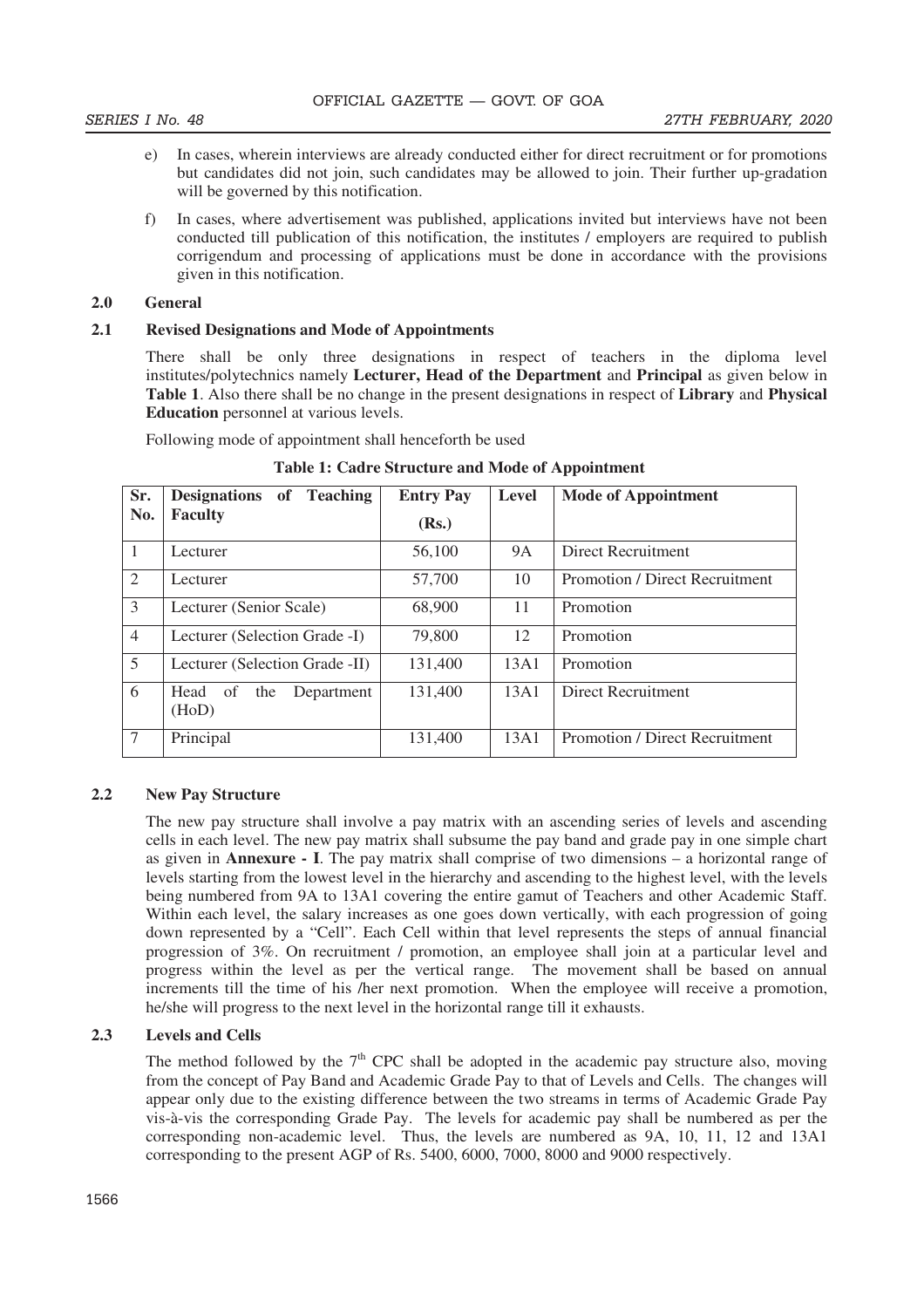## **2.4 Pay Matrix and Fixation of Revised Pay**

For Fixation of pay of an Employee in the Pay Matrix as on  $1<sup>st</sup>$  January 2016, the existing pay (Pay in Pay Band plus Academic Grade Pay) in the pre-revised structure as on 31<sup>st</sup> December, 2015 shall be multiplied by a **factor of 2.57,** rounded off to the nearest Rupee and the figure so arrived at will be located in that level in the Pay Matrix and if such an identical figure corresponds to any Cell in the applicable Level of the Pay Matrix, the same shall be the pay, and if no such Cell is available in the applicable Level, the pay shall be fixed at the immediate next higher Cell in that applicable Level of the Pay Matrix. If the figure arrived at in this manner is less than the first Cell in that Level, then the pay shall be fixed at the first Cell of that Level of Pay Matrix (See **Annexure-I**).

## **2.5 Date of Increment**

- (i) Annual increment is given in the Pay Matrix at 3%, with each cell being higher by 3% over the previous cell in the same level, rounded off to nearest 100. Annual increments to each employee would move up in the same academic level, with an employee moving from the existing cell in the academic level to the immediate next cell in the same academic level.
- (ii) There shall be two dates of increment i.e.  $1<sup>st</sup>$  January and  $1<sup>st</sup>$  July of every year, provided that an employee shall be entitled to only one annual increment on either one of these two dates depending on the date of appointment, promotion or grant of financial upgradation.
- (iii) The increment in respect of an employee appointed or promoted during the period between the 2<sup>nd</sup> day of January and 1<sup>st</sup> day of July (both inclusive) shall be granted on 1<sup>st</sup> day of January and the increment in respect of an employee appointed or promoted during the period between the  $2<sup>nd</sup>$ day of July and 1<sup>st</sup> day of January (both inclusive) shall be granted on 1<sup>st</sup> day of July.

## **2.6 Annual Process of Promotion**

Every College / DTE shall ensure that the selection process for direct recruitment for various positions is carried out annually so as to maintain required faculty numbers and cadre ratio as per AICTE norms so that no loss is caused to students. Process for the Screening / promotions of the faculty members shall be carried out at a regular span annually to avoid any stagnation in career growth of faculty members.

Candidates who do not fulfill the minimum requirement proposed in the Regulation, will have to be re-assessed after a period of one year. The date of promotion shall be the date on which he / she satisfies all the minimum requirements and successfully reassessed.

The constitution of the Screening Committee/Promotion committee/Selection Committee as applicable at different stages are enumerated in **Annexure-II.** Various stages of screening/promotion / direct recruitment are given in the **Table 2**.

| <b>Stage</b>         | <b>Designation</b>             | <b>Mode of Selection</b>                  |  |
|----------------------|--------------------------------|-------------------------------------------|--|
| Entry Level, Stage-I | Lecturer                       | Direct recruitment                        |  |
| Stage-II             | Lecturer (Senior Scale)        | Promotion by Screening                    |  |
| Stage-III            | Lecturer (Selection Grade -I)  | Promotion by Screening                    |  |
| Stage-IV             | Lecturer (Selection Grade -II) | Selection<br>Promotion<br>by<br>Committee |  |
| Stage-V              | Head of the Department (HoD)   | Direct recruitment                        |  |
| Stage-VI             | Principal                      | recruitment<br>Direct<br>Promotion        |  |

**Table 2: Stages of Screening/Promotion/Direct Recruitment and Mode of Selection** 

A teacher who wishes to be considered for promotion may submit in writing in the prescribed proforma as evolved by the concerned College / DTE duly supported by all credentials to the HoD / Principal of the College, within three months in advance of the due date, that he / she fulfils all requisite qualifications.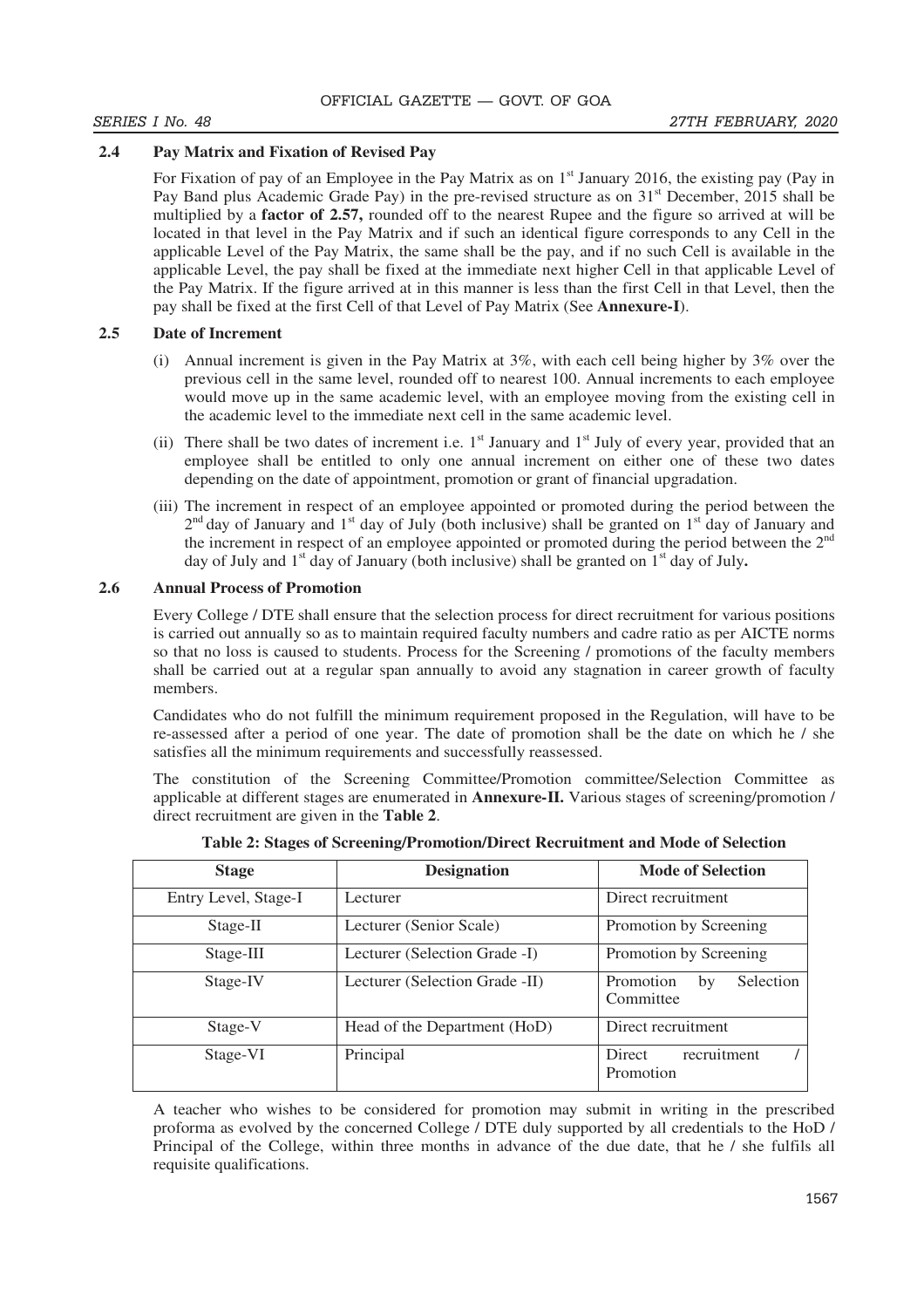## **2.7 Research Promotion Grant**

The thrust has to be given for improving quality by augmenting the research and development in the institutions. Therefore, all technical institutions should provide financial assistance for strengthening research activities.

# **2.8 Financial Support for implementation of 7th CPC Scale.**

The entire liability on account of revision of pay scales etc. of Polytechnic teachers shall be that of the State Government.

## **2.9 Age of Superannuation**

 The age of superannuation of all faculty members and Principals of institutions shall be 65 years. An extension of 5 years (till the attainment of 70 years of age) may be given to those faculty members who are physically fit, have written technical books and has average 360° feedback of more than 8 out of 10 indicating them being active during last 3 preceding years of service.

## **2.10 Health Insurance Scheme**

Wherever full health coverage for self and family is not provided for by the government, individual institutions shall implement Contributory Group Health Insurance Schemes for faculty members and other academic staff to extend social security to them and to help attract and retain them for longer association with respective institutions. The Group Health Insurance option may also be extended to the retired faculty members.

## **2.11 Pension, Gratuity, Family Pension, GPF, Leave Encashment and Other Pensionary Benefits**

All pensionary benefits including leave encashment shall be extended to faculty members and other academic staff as per the revised norms recommended by the  $7<sup>th</sup>$  CPC and implemented by the State Governments.

## **2.12 Industrial Training**

Since a requirement of industrial training has been stipulated for vertical movement of faculty members, the AICTE, State Governments / DTEs, in consultation with the Confederation of Indian Industries (CII), FICCI, NASSCOM and other such industry bodies, devise a suitable mechanism for facilitating all faculty members to undergo industrial training.

## **2.13 Teaching Engagement**

The faculty members working in technical institutions under the purview of AICTE shall have a teaching engagement of not less than 40 hours per week including teaching contact hours and other activities. The work of tutorial / project/ research/ administration may be distributed among the faculty members as per the need and availability of staff.

The laboratory engagement will also be counted towards teaching hours. The minimum teaching contact hours for various positions shall be as given in **Table 3**.

| <b>Designation</b> | (Teaching / Laboratory Hours)/<br>Week |
|--------------------|----------------------------------------|
| Lecturers          |                                        |
| HoD                | $\mathsf{\Omega}$                      |
| Principal          |                                        |

**Table 3: Teaching Engagement of Faculty Members in Diploma Level Institutions**

# **2.14 Incentives for New Entrants**

New entrants as well as existing faculty members shall be provided with a desktop computer/ laptop/ office furniture and a printer with internet connectivity in their office to make faculty members computer savvy and to enable them to have access to the latest technology.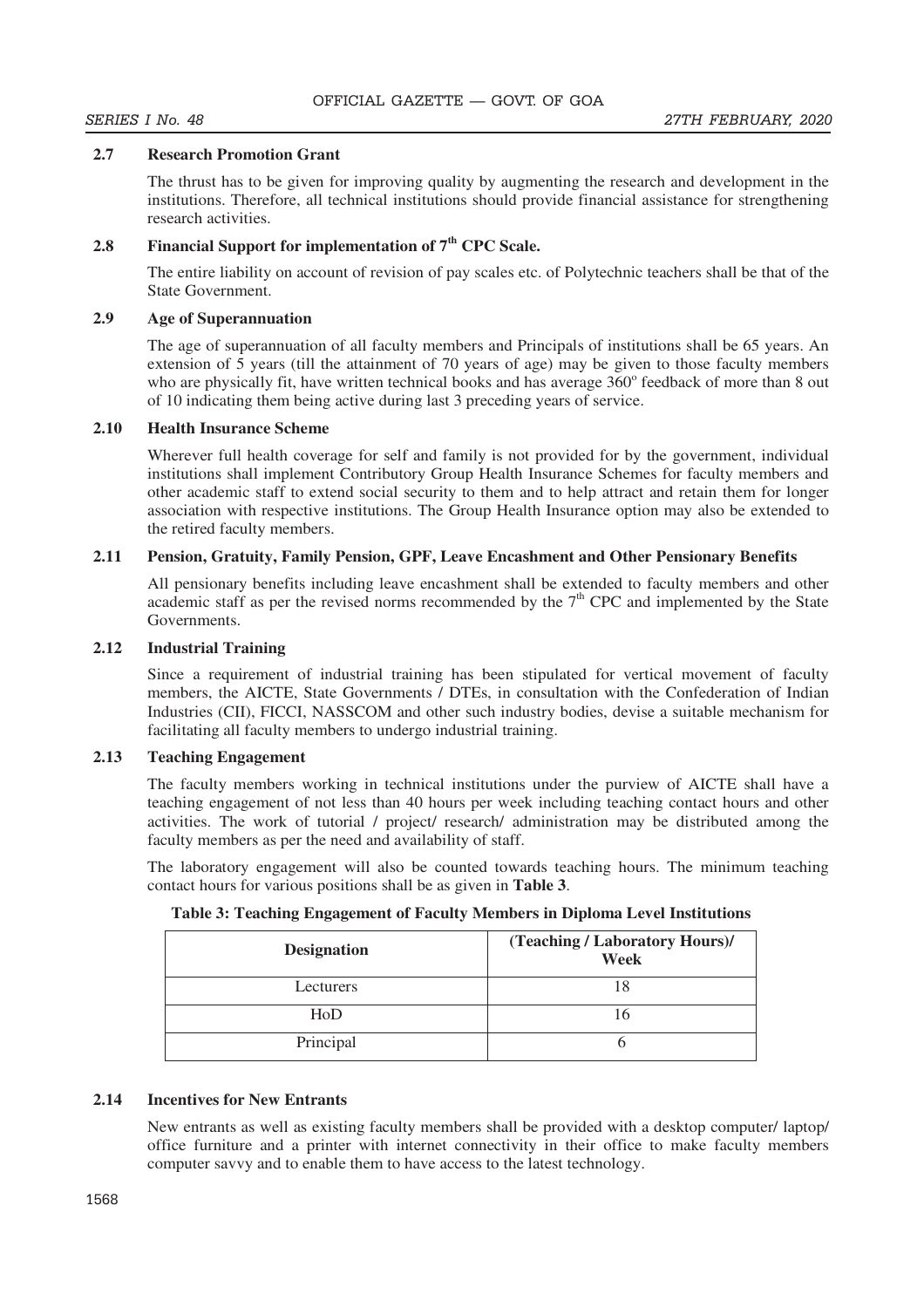## **2.15 Grants for Professional Development**

All faculty members may be given a grant up to Rs. 25,000/- per year on reimbursement basis, which may be permitted to be accumulated up to 3 years towards acquiring the membership of Professional Societies and for participating in National /International conferences/workshops etc.

## **2.16 Consultancy**

- (i) Consultancy work may be undertaken by members of the faculty to generate resources either for the institutions or for themselves.
- (ii) Not only the faculty members should be encouraged to undertake consultancy work, but also an appropriate conducive environment be created by the state governments / managements of institutions to facilitate faculty members to undertake such work.
- (iii) Suitable parameters for sharing the generated resources between the institution and individual faculty member may be evolved and adopted by the institutions where consultancy work is undertaken by faculty members.
- The faculty members engaged in consultancy/ industry interaction / research / start-up activities / community services may be allowed some adjustment in teaching time table without compromising their teaching contact hours.

## **2.17 Sabbatical Leave for Faculty**

To encourage interface between technical education and industry, the faculty members in Technical Institutions shall be given sabbatical leave of six months for working in industry / professional development, subject to the condition that the faculty has a teaching experience of minimum five years. Such leave, however, shall be available to a teacher only twice in his /her teaching career.

## **2.18 Start-up**

Presently, the institutions are ranked based on academic performance and placement of students. In future it may be also based on number of start-ups and entrepreneurs created by the institute. Therefore, technology incubation centres shall be established and frequent interactions between entrepreneurs / industrialists / alumni and students shall be arranged to motivate students to initiate start-up.

## **2.19 Incentives for Ph. D. / M. Phil. and other Higher Qualification**

- (i) Five non-compounded advance increments shall be admissible at the entry level of a recruitee as a lecturer possessing a degree of Ph.D. awarded in the relevant discipline by a recognized University following the due process of admission test, course work and external evaluation as prescribed by the UGC or the admission process adopted by the institutes established under the Act of Parliament or students having valid GATE / GPAT score for admission to Ph.D. under National Doctoral Fellowship program of AICTE / Prime Minister's Research Fellowship program.
- Those possessing Master's degree in Engineering/ Technology/ Architecture/ Planning/ Pharmacy/ Design/Town Planning etc. recognized by the relevant statutory body / council, shall be entitled to two non-compounded advance increments at the entry level.
- (iii) Teachers who complete their Ph.D. degree while in service as Lecturer shall be entitled to three non-compounded increments fixed at increment applicable at entry level as Lecturer only if such Ph.D. is in a relevant discipline of the discipline of employment and has been awarded by a recognized University following the due process of admission test, course work and external evaluation as prescribed by the UGC or the admission process adopted by the institutes established under the Act of Parliament or students having valid GATE / GPAT score for admission to Ph.D. or students selected for Ph.D. program under Quality Improvement Program (QIP) / Teacher Research Fellowship (TRF).

### **2.20 Statutory Reservation**

The statutory reservation policy for recruitment and promotion of SC / ST / OBC / EBC / PWD / Women candidates must be adhered to as per the respective state government rules.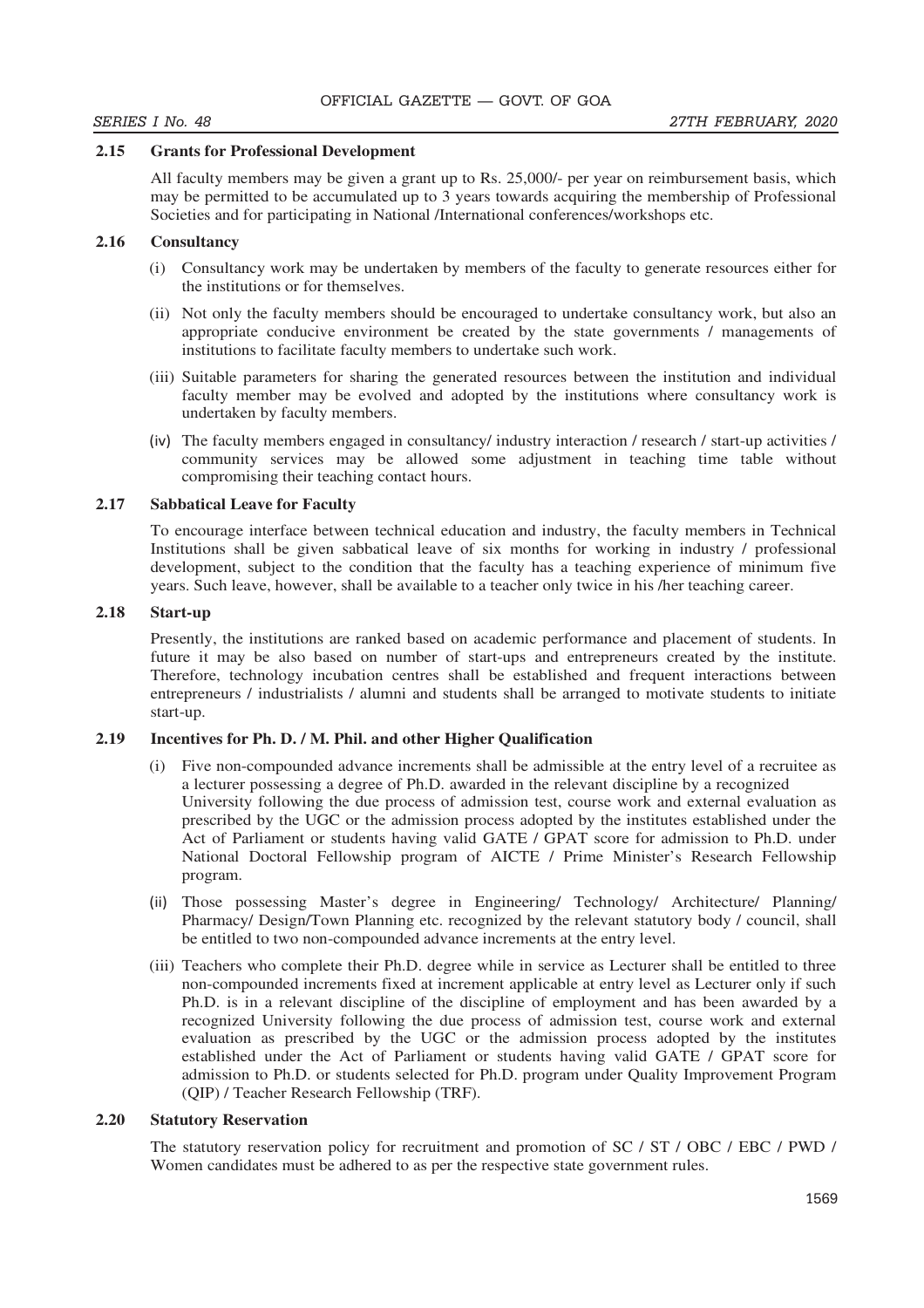## **2.21 Quality Improvement Programme (QIP) Scheme for Teachers in Technical Institutions**

With a view to improve the quality of technical education, all DTEs and Secretaries of Higher Education of all the states are directed to implement QIP scheme for all the eligible teachers working in Government and Government aided institutions. Managements of self-financing institutions are also directed to encourage their faculty members to participate in QIP scheme.

## **2.22 Counting of Past Services for Direct Recruitment and Promotion**

Previous regular service, whether national or international, as Lecturer, Assistant Professor/Associate Professor/HOD/Workshop Superintendent etc. in a University, College, equivalent post in National Laboratories or other scientific / professional organizations such as the CSIR, ICAR, DRDO, UGC, AICTE, ICSSR, ICHR, ICMR. DBT or state PSUs etc., shall be counted for direct recruitment and promotion of a teacher as Lecturer, Head of the Department, Principal or any other nomenclature provided that:

- a) The qualifications for the post held should not be lower than the qualifications prescribed by the AICTE for Lecturer, Head of the department and Principal as the case may be.
- b) The post is/was in an equivalent grade or of the pre-revised scale of pay as the post of Lecturer, Head of the department and Principal.
- c) The candidate for direct recruitment has applied through proper channel only.
- d) The concerned person should possess the same minimum qualifications as prescribed by the AICTE for appointment to the post of Lecturer, Head of the department and Principal, as the case may be.
- e) The post was filled in accordance with the prescribed selection procedure as laid down in the Regulations of the State Government / Central Government / concerned institution, for such appointments.
- f) The previous appointment was not as guest lecturer for any duration or ad-hoc or in a leave vacancy of less than one year duration. Ad-hoc or temporary service can be counted provided that:
	- 1. The period of service was of more than one year duration;
	- 2. The incumbent was appointed on the recommendation of duly constituted Selection Committee.
	- 3. The incumbent was selected to the permanent post in continuation to the ad-hoc or temporary service.
	- 4. An artificial break in service shall not be used to the prejudice of employee, appointed on permanent basis. The person appointed on permanent basis shall be given the benefit of entire service rendered by him with effect from the date of initial appointment (temporary/contract/ad-hoc) notwithstanding the artificial break / breaks in service.
	- 5. The incumbent was drawing total gross emoluments not less than the monthly gross salary at initial stage of a regularly appointed Lecturer, Head of the department and Principal, as the case may be; and
	- 6. At the time of selection, the negotiated terms and conditions clearly mention the period of experience, nature of experience and same has been consented by the employer.
- g) No distinction should be made with reference to the nature of management of the institution where -previous service was rendered (private/local body/Government) for counting past services under this clause.

## **2**.**23**. **Equivalence of Experience of Diploma Level Institutions and Degree Level Institutions**

Experience at degree level institutions shall be considered equivalent to experience in the diploma level institutions at appropriate level, as applicable provided, scale of pay, qualifications, experience and research contributions are same for the post under consideration as per the present notification.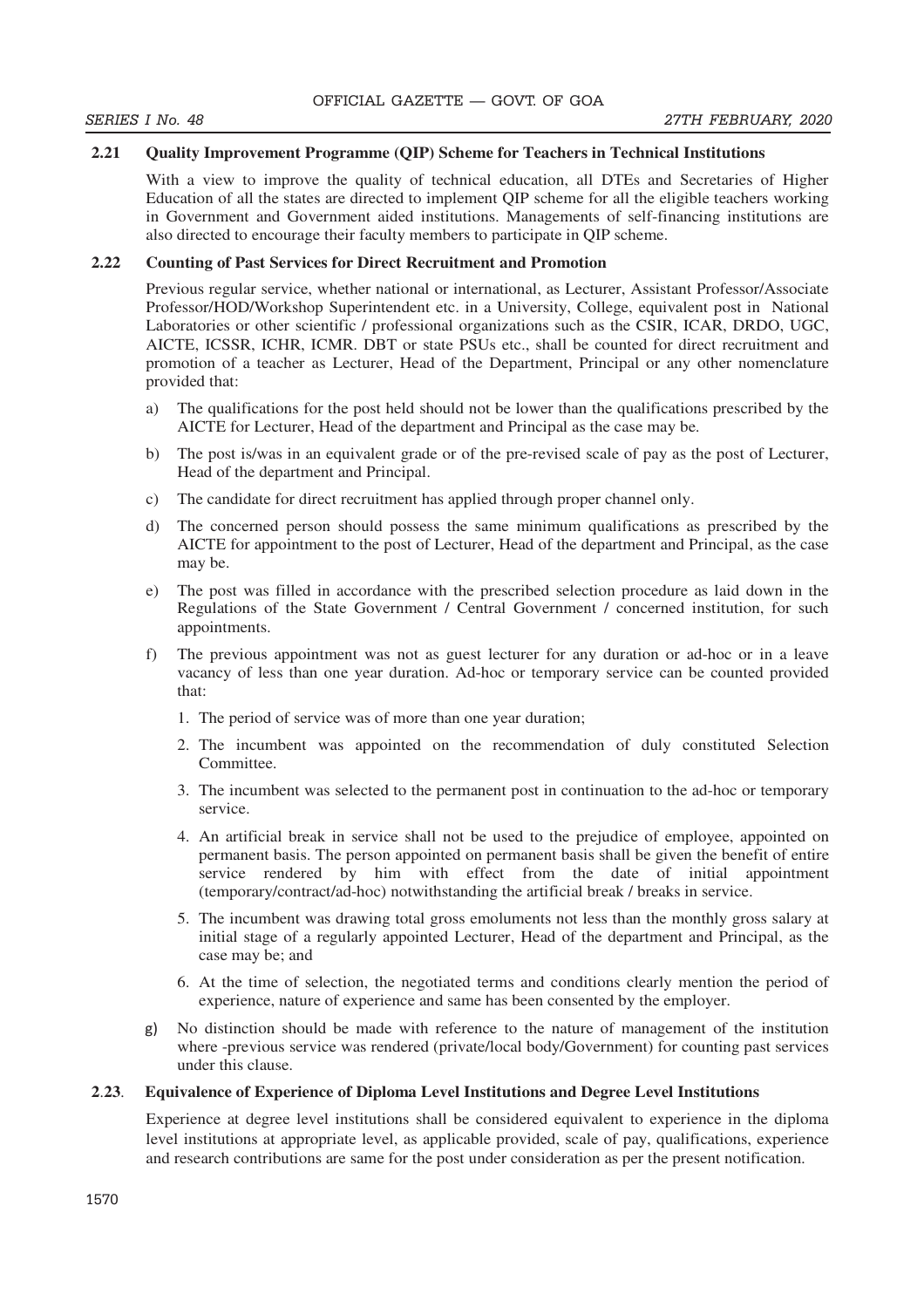## **2.24 Cadre Structure**

The "Cadre Structure" in diploma level institutions imparting technical education is *as* given in **Table 2**. The following guidelines are to be taken care of while promoting faculty members in different cadres.

- Incumbent faculty members shall be upgraded to higher position, after being eligible, through a process of selection to be held annually irrespective of availability of vacancies in that cadre.
- The incumbent so upgraded to a higher cadre shall be re-designated as Lecturer (Senior Scale) / Lecturer (Selection Grade - I) / Lecturer (Selection Grade - II) as the case may be.
- With this cadre structure, all faculty members may become Lecturer (Selection Grade II).
- The entry post of Lecturer can be treated as vacant once the incumbent moves on higher cadre / post through promotion or through direct recruitment by keeping total sanctioned posts fixed.

## **2.25 Fixation of Pay**

The fixation of pay and designations of incumbents in the revised pay scales shall be as given in **Annexure - I**.

Incumbent faculty members / principals who are in AGP of 10,000/- as per  $6<sup>th</sup>$  CPC, shall be fixed in the appropriate cell corresponding to Level 14 of pay matrix table recommended by  $7<sup>th</sup>$  CPC.

## **2.26 Position of Principals**

- 1. Principal of AICTE approved institution has to be a full time faculty selected in accordance with the due process of selection to be adopted by the concerned State Government / DTE / Public Service Commission / respective Board of Governors / Board of Management etc., by taking into consideration the qualifications and other requirements as laid down by AICTE from time to time.
- 2. This position shall be of contractual in nature for a term of 5 years and can be extended for one more term depending upon the performance; and after completing the term the incumbent shall join back his/her parent organization in the previous designation from where he / she proceeded.
- 3. In an institution where several programmes under technical education approved by AICTE are running, the Principal shall be from one of the programmes preferably from a programme with maximum student strength.

## **3.0 Mandatory Teacher Trainings**

- 1. Every teacher appointed / promoted to any position here onwards with effect from the publication of this gazette shall have to mandatorily undergo 8 online modules of MOOCs in SWAYAM as per the AICTE teacher training policy preferably within first year of service.
- 2. No newly appointed faculty member shall be completing the probation without getting the certification of completion of these 8 modules. The teacher training policy document may be downloaded from AICTE website.
- 3. The requirement of completing these modules as envisioned in this gazette is applicable to all the incumbent teachers also while applying for promotion / selection to next higher cadre only once in the career.
- 4. The requirement of completing these modules, however, shall be permitted to be fulfilled till 31st July, 2022 so as to enable faculty members in equipping them for requisite mandatory requirements of this gazette to avail the benefit of promotion retrospectively from the date of eligibility.

## **4.0 Minimum Qualifications for Direct Recruitment as Lecturer in Diploma Level Institutions**

Direct recruitment on the post of lecturer shall be made at two different levels of pay in diploma level institutions based on the qualifications of the candidate at the time of application. Minimum qualification, experience, research contributions, feedback and requisite training requirements for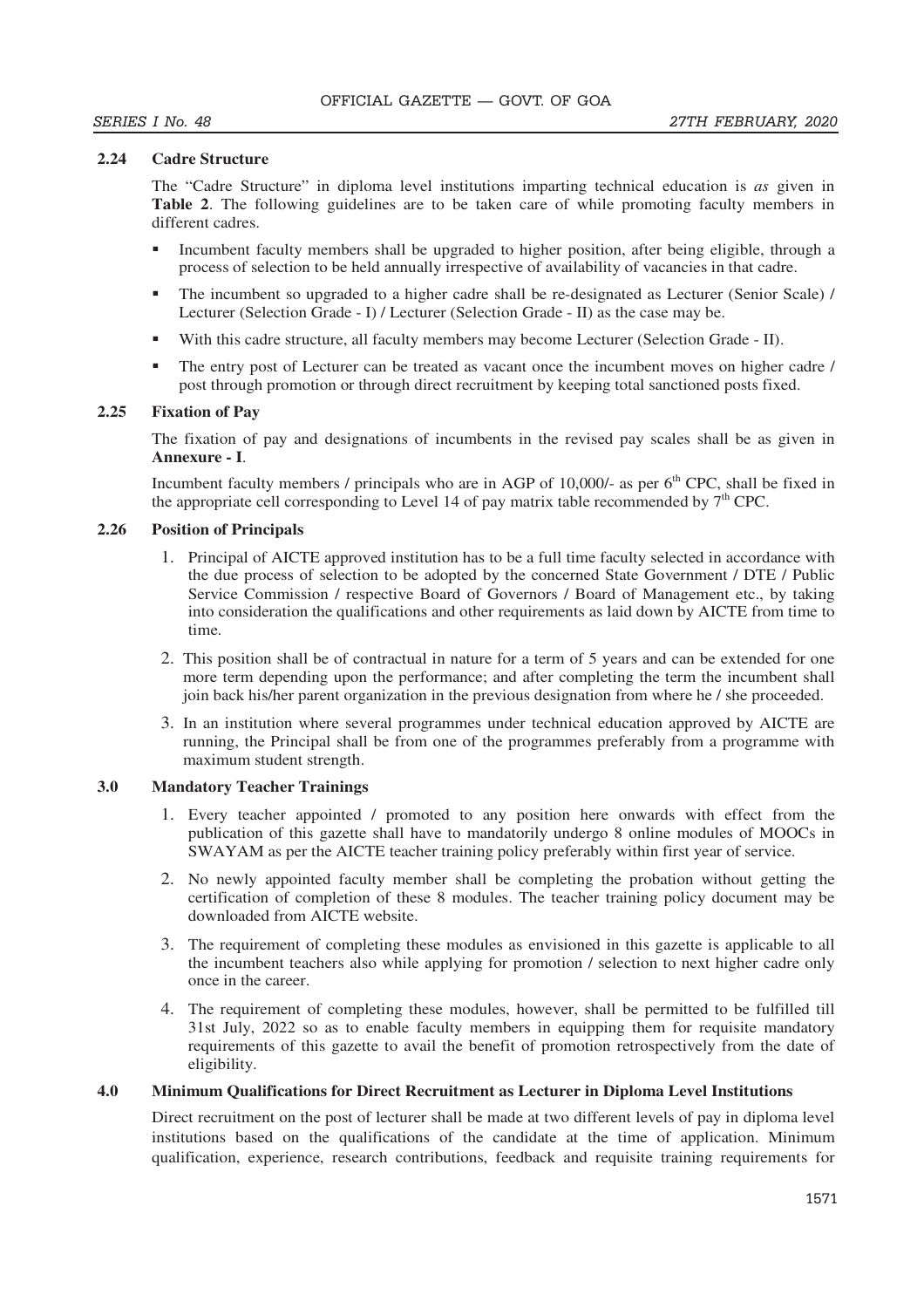different levels for direct recruitment, screening and promotions for the faculty members are as follows.

### **4.1 For Direct Recruitment of Lecturer (Level – 9A, Entry Pay 56,100/-)**

Those possessing a minimum of 4-year Bachelor's degree shall be placed in Level 9A at entry pay of Rs.56,100/-

## **(a) Engineering / Technology**

B. E. / B. Tech. / B. S. in relevant discipline with First Class or equivalent.

## **(b) Pharmacy**

B. Pharm. with First Class or equivalent.

## **(c) Hotel Management and Catering Technology**

A minimum 4-year Bachelor's Degree in HMCT with First Class or equivalent.

#### **(d) Architecture**

B.Arch. or a 4-year Degree in an allied field with First Class or equivalent.

## **(e) Fine Arts**

 Bachelor's degree in appropriate discipline of Fine Arts (Applied Arts, Painting and Sculpture) or equivalent with First Class or equivalent.

## **(f) Design**

 Bachelor's degree in design or a minimum 4-year Diploma in any one of the streams of Design, Fine Arts, Applied Arts and Architecture or Bachelor's degree in Engineering with First Class or equivalent

### **(g) Sciences and Humanities**

 Master's degree in appropriate subject with First Class or equivalent at Bachelor's or Master's level.

#### **4.2 For Direct Recruitment of Lecturer (Level – 10, Entry Pay 57,700/-)**

## **(a) For Technical Disciplines**

 Bachelor's and Master's Degrees in relevant disciplines with First Class in either of the two at the time of selection.

## **(b) For Sciences and Humanities**

 A Master's degree with First Class or equivalent in a relevant subject and, must have cleared the National Eligibility Test (NET) conducted by the UGC or the CSIR, or a similar test accredited by the UGC, like SLET / SET.

## **(c) For Promotion of incumbent Lecturer in Level 9A to Level 10**

- (i) Candidates from technical disciplines shall be placed in Level 10 at suitable cell as and when the candidates acquire the Master's degree in relevant technical discipline.
- (ii) Candidates of Sciences and Humanities shall be placed in Level 10 at suitable cell as and when the candidates clear the National Eligibility Test (NET) conducted by the UGC or the CSIR, or a similar test accredited by the UGC, like SLET / SET.
- (iii) In case candidates do not acquire relevant Master's degree in the case of technical disciplines and in case of candidates from Sciences and Humanities do not clear National Eligibility Test (NET) conducted by the UGC or the CSIR, or a similar test accredited by the UGC, like SLET / SET, they shall be placed in appropriate cell of level 10 only after completion of 5 years.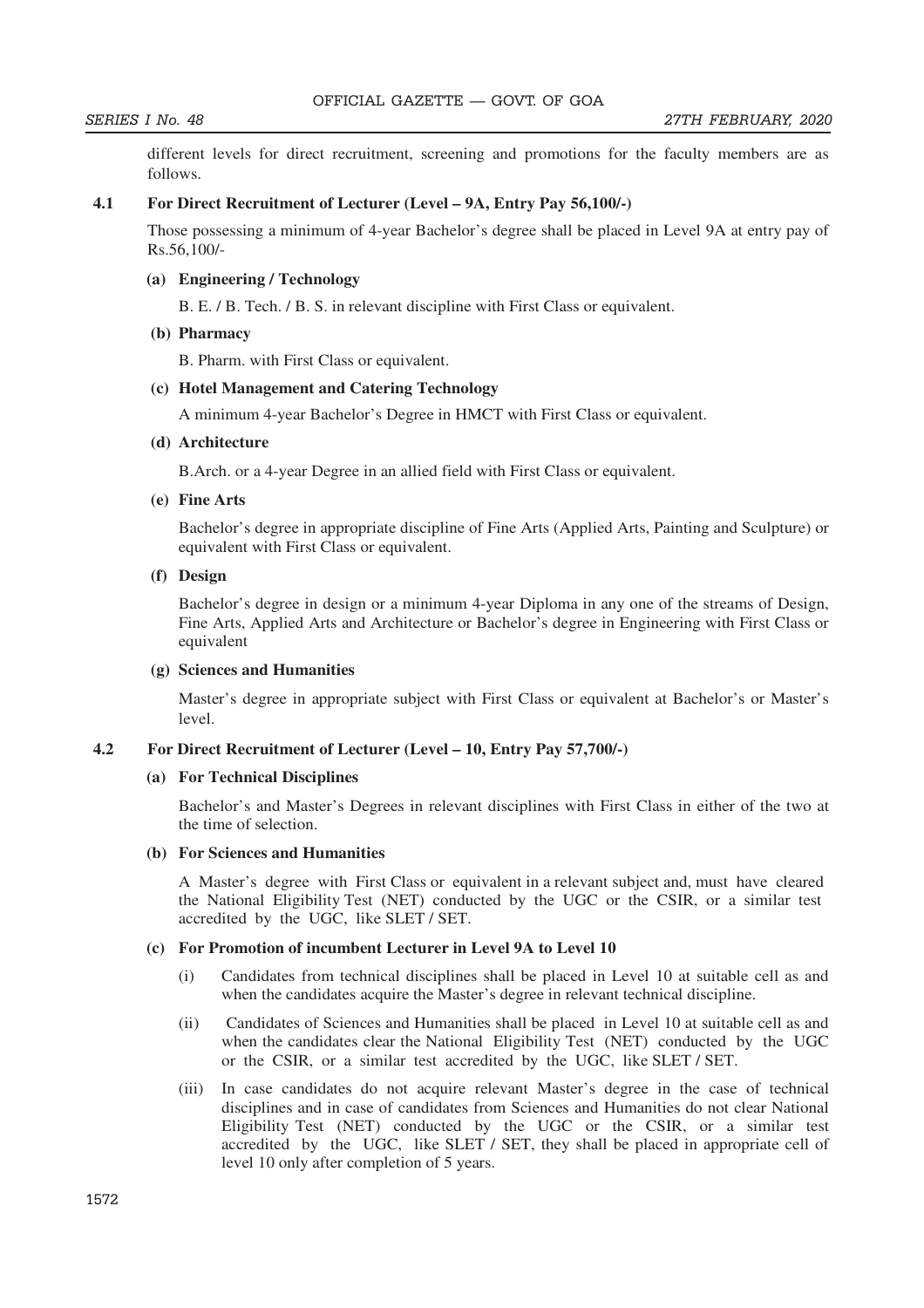#### $4.3$  **Minimum Qualifications for Lecturer (Senior scale) (Level – 11, Entry Pay 68900/-)**

1) Qualifications as prescribed for the post of Lecturer.

#### **AND**

2) Three weeks of industrial training at the level of Lecturer.

### **AND**

3) Two weeks of Faculty Development Programme (FDP) recognised by AICTE/UGC/TEQIP/NITTTR/ Pandit Madan Mohan Malviya National Mission on Teachers and Teaching (PMMMNMTT)/IISc/IIT /University/Govt. and out of which at least one of the FDPs shall be in advanced Pedagogy

OR

3) One week faculty development programme as above and one eight weeks duration MOOCS course with E-Certification by NPTEL-AICTE.

OR

3) Completed two such eight weeks duration MOOCS courses with E-Certification by NPTEL-AICTE.

AND

4) Minimum 5 years of experience and an average  $360^\circ$  feedback score between 8 to 10 on the scale of 10 in the cadre of Lecturer.

OR

 $4)$ Minimum 6 years of experience and an average  $360^{\circ}$  feedback score between 5 to < 8 on the scale of 10 in the cadre of Lecturer.

#### **4.4 Minimum Qualifications for Lecturer (Selection Grade - I) (Level – 12, Entry Pay 79800/-)**

1) Qualification as prescribed for the post of Lecturer (Senior Scale) necessarily with a Master's Degree in relevant discipline in First Class or equivalent either at Bachelor's or at Master's level.

**AND** 

2) Three weeks of industrial training at the level of Lecturer (Senior Scale)

#### **AND**

3) Two weeks of Faculty Development Programme (FDP) recognised by AICTE/UGC/TEQIP/NITTTR/ Pandit Madan Mohan Malviya National Mission on Teachers and Teaching (PMMMNMTT)/IISc/IIT /University/Govt.

#### **OR**

One week faculty development programme as above and one eight weeks duration MOOCS course with E-Certification by NPTEL-AICTE.

#### **OR**

Completed two such eight weeks duration MOOCS courses with E-Certification by NPTEL -AICTE.

#### **AND**

4) Minimum 5 years of experience with an average  $360^\circ$  feedback score between 8 to 10 on the scale of 10 in the cadre of Lecturer (Senior Scale).

 **OR** 

 $4)$ Minimum 6 years of experience with an average  $360^{\circ}$  feedback score between 5 to < 8 on the scale of 10 in the cadre of Lecturer (Senior Scale).

**4.5 Minimum Qualifications for Lecturer (Selection Grade - II) (Level – 13A1, Entry Pay 131400/-)**

1) Qualifications as prescribed for the post of Lecturer (Selection Grade - I).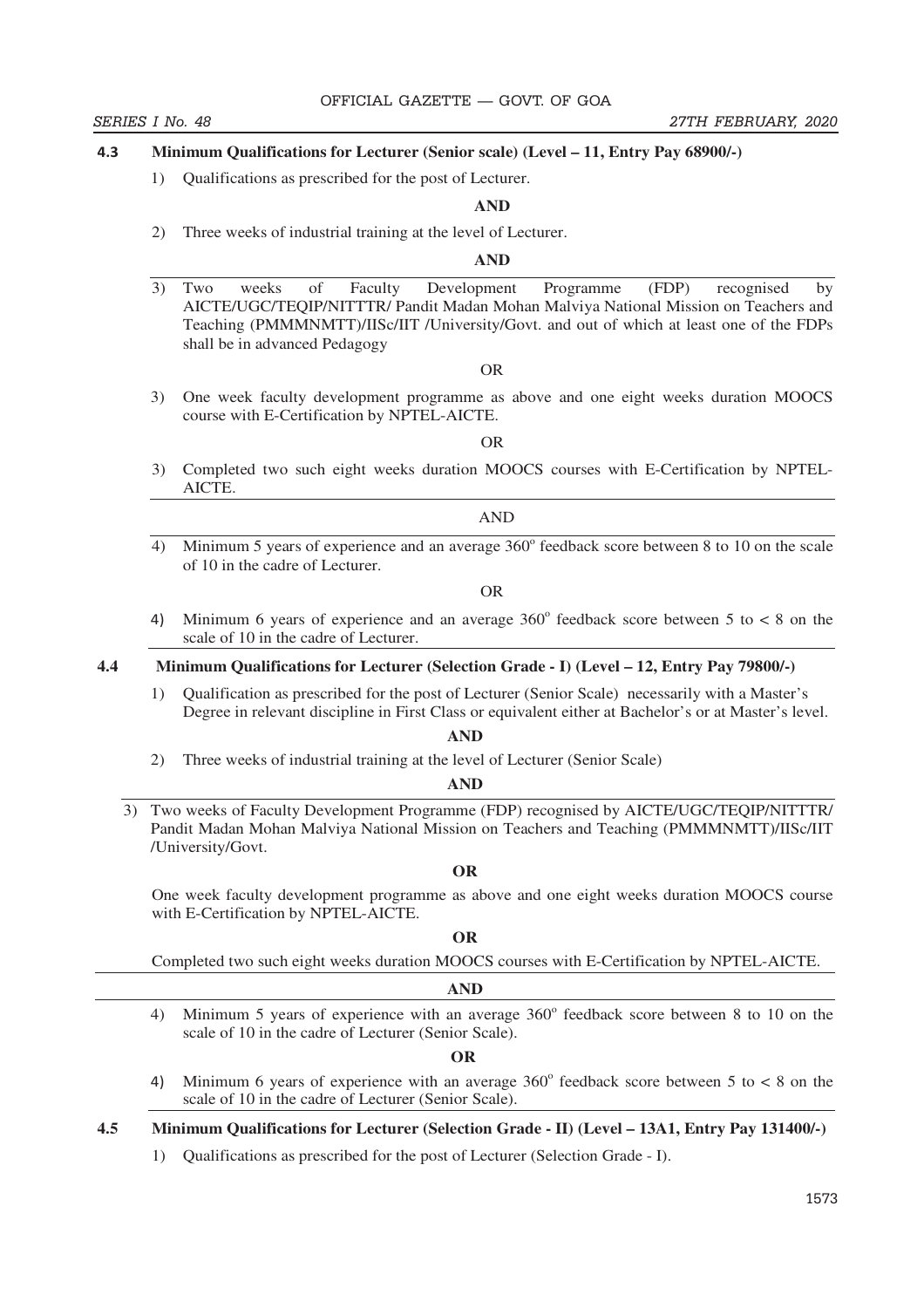### **AND**

2) Three weeks of industrial training at the level of Lecturer (Selection Grade - I)

#### **AND**

3) Two weeks of Faculty Development Programme (FDP) recognised by AICTE/UGC/ TEQIP/NITTTR/Pandit Madan Mohan Malviya National Mission on Teachers and Teaching (PMMMNMTT)/IISc/IIT /University/Govt.

## **OR**

One week faculty development programme as above and one eight weeks duration MOOCS course with E-Certification by NPTEL-AICTE.

## **OR**

Completed two such eight weeks duration MOOCS courses with E-Certification by NPTEL -AICTE.

#### **AND**

4) Ph. D. in relevant discipline with minimum 3 years of experience, 2 research publications in SCI journals / UGC / AICTE/ CoA/ PCI approved list of journals and an average 360° feedback score between 8 to 10 on a scale of 10, all in the cadre of Lecturer (Selection Grade - I) Level - 12.

#### **OR**

 Ph. D. in relevant discipline with minimum 4 years of experience, 2 research publications in SCI Journals / UGC / AICTE. CoA/ PCI approved list of journals and an average 360° feedback score between 5 to < 8 on a scale of 10, all in the cadre of Lecturer (Selection Grade-I) Level - 12.

## **OR**

Minimum 6 years of experience with an average  $360^{\circ}$  feedback score between 8 to 10 on a scale of 10, all in the cadre of Lecturer (Selection Grade-I) Level - 12.

#### **OR**

Minimum 8 years of experience with an average  $360^{\circ}$  feedback score between 5 to < 8 on a scale of 10, all in the cadre of Lecturer (Selection Grade-I) Level - 12.

## **Note: 360<sup>o</sup>Feedback**

- 1. The feedback obtained every year, till the date of eligibility of next stage, shall be taken as an average of all the preceding years added together required for promotions.
- In case the candidate fails to achieve the minimum specified feedback score, the subsequent year's may be taken into consideration while dropping the lowest feedback score in any one of the year.

## **4.6 Minimum Qualifications for Head of the Department (Level – 13A1, Entry Pay 131400/-)**

#### **For Direct Recruitment**

Ph. D. in relevant field and First Class at Bachelor's or Master's level in the relevant discipline; minimum of 12 years of experience in Teaching/ Research/ Industry, out of which at least 2 years shall be post Ph.D. experience minimum at the level of Lecturer (Selection Grade-I).

#### **OR**

Bachelor's and Master's Degree in relevant discipline with minimum of 15 years of experience in Teaching / Research / Industry, out of which at least 3 years shall be at the level of Lecturer (Selection Grade - II).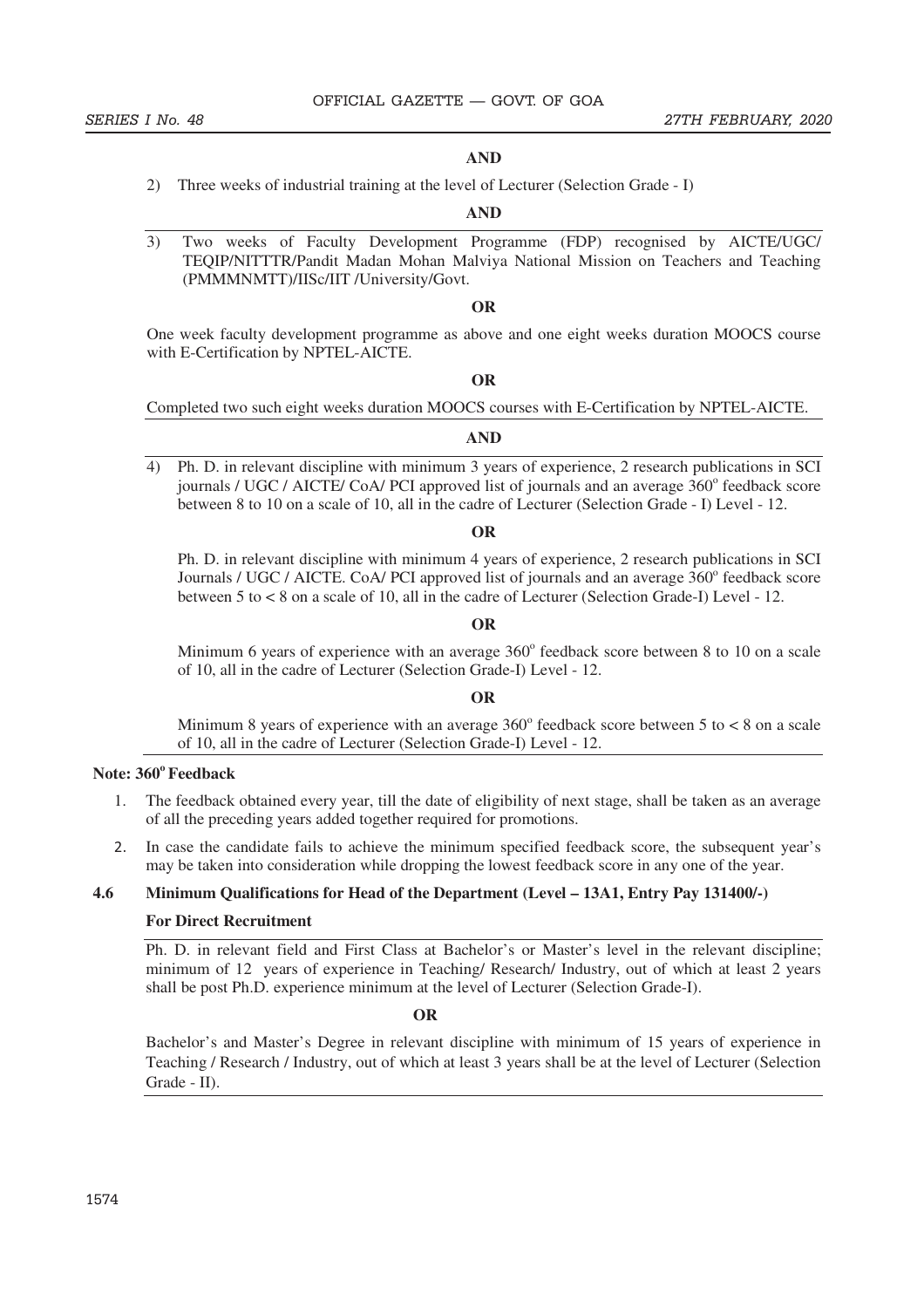## **4.7 Qualifications for Principal**

## **(Level – 13A1, Entry Pay 131400/- with the special allowance of Rs. 4500/- per month)**

## **Direct Recruitment**

 Ph.D. and First Class at either Bachelor's or Master's level in the relevant discipline with minimum of 16 years of experience in Teaching / Research/ Industry, out of which at least 3 years shall be post Ph.D. experience and 5 years of experience not below the level of HoD.

## **OR**

 First Class at Bachelor's or Master's level in the relevant discipline and minimum of 20 years of experience in Teaching / Research/ Industry, out of which 5 years of experience not below the level of HoD.

## **(b) For promotion of the Incumbent**

 Ph.D. and First class at Bachelor's or Master's level in the relevant discipline with minimum of 16 years of experience in Teaching / Research/ Industry out of which 5 years shall be at the level of HoD and 3 years shall be post Ph.D. Experience; An average  $360^\circ$  feedback score of 5 to < 8 out of 10 for last 5 years.

## **OR**

 First class at Bachelor's or Master's level in the relevant discipline; minimum of 20 years of experience in Teaching / Research/ Industry, out of which 7 years shall be not below the level of HoD. An average  $360^{\circ}$  feedback score of 8 to 10 out of 10 for last 5 years.

## **Note:**

- 1. Existing designations pay and scale of incumbent faculty, Head of the Department and Principals shall be protected and may be placed in appropriate cell in the level corresponding to their AGP drawn on 31-12-2015.
- Lecturer (Selection Grade-II) can be given-charge of HoD on rotation basis as per seniority for three years subject to availability of vacant posts of HoD.

# **5.0 Minimum Qualifications for Direct Recruitment and Promotion of other Academic Staff**

## **5.1 Minimum Qualifications for direct recruitment of Assistant Librarian (Level – 9A,Entry Pay 56100/-)**

- 1. Master's Degree in Library Science/Information Science/ Documentation Science or an Equivalent Professional Degree with at least First Class or equivalent and a consistently good academic record with knowledge of computerization of library.
- 2. Qualifying in the National Level Test conducted for the purpose by UGC or other equivalent test as approved by the UGC.

## **5.2 Minimum Qualifications for direct recruitment of Assistant Director (Physical Education - Level – 9A, Entry Pay 56100/-)**

- 1. Master's Degree in Physical Education or Master's Degree in Physical Education Science or equivalent degree with at least First Class or its equivalent with good academic record from a recognized University / Institute.
- 2. Record of having represented the University / College at the inter-University / Inter-collegiate competitions or the state and / or national championships;
- 3. Record of strong involvement and proven track record of participation in sports, drama, music, films, painting, photography, journalism event management or other student / event management activities during college / University studies.
- 4. Record of organizing such events as student's convener or in later part of life.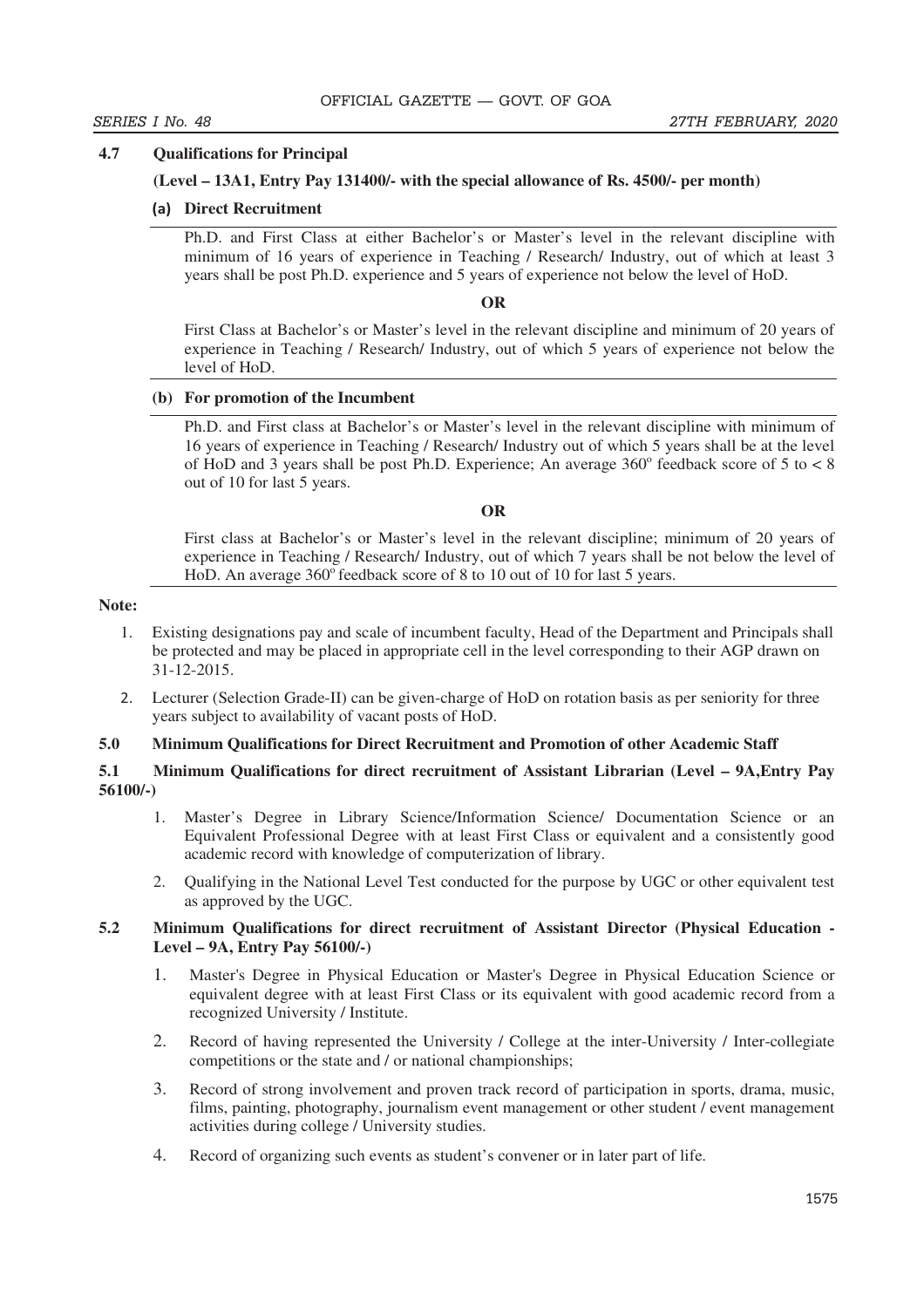## **5.3 For Direct Recruitment of Assistant Director (Physical Education) and Assistant Librarian (Level – 10, Entry Pay 57,700/-)**

A Master's degree with First Class or equivalent and have cleared the National Eligibility Test (NET) conducted by the UGC or the CSIR, or a similar test accredited by the UGC, like SLET / SET.

## **5.4 For Promotion of incumbent Assistant Director (Physical Education) and Assistant Librarian in Level 9A to Level 10**

- (i) Assistant Director (Physical Education) shall be placed in Level 10 at suitable cell as and when the candidates clear the National Eligibility Test (NET) conducted by the UGC or the CSIR, or a similar test accredited by the UGC, like SLET / SET.
- (ii) In case candidates do not clear National Eligibility Test (NET) conducted by the UGC or the CSIR, or a similar test accredited by the UGC, like SLET / SET, they shall be placed in appropriate cell of level 10 only after completion of 5 years.

## **5.5 Methodology of further Promotions for Assistant Director (Physical Education) and Assistant Librarian**

The qualifications for promotions for Assistant Director (Physical Education) and Assistant Librarian shall be as per the UGC Notification No. F.1-2/2017(EC/PS) Dated 18th July, 2018.

## **6.0 Additional Requirements**

## **6.1 Research Publications**

In order to ensure quality of publications for promotions, a minimum standard would be ensured through the following**.**

- a) For the purpose of promotions, candidates must have published research papers in SCI journals OR UGC approved Journals OR AICTE approved list of journals OR jointly approved by AICTE with respective councils / institute such as Council of Architecture / Pharmacy Council of India / Institute of Town Planners, India**.**
- b) In case of HMCT, 1 live case study or 1 live industry project as research / consultancy having credential of very high standing would be recognized as equivalent to 1 publication.
- $\mathsf{c}$  In case of Design, Architecture and Town Planning, 1 live case study, 1 live industry project as research / consultancy or 1 exceptional design having credential of very high standing / obtained high level recognition would be recognized as equivalent to 1 publication.

## **6.2 Equivalence for Ph.D. / Eligibility of direct Ph.D. after B.E. / B.Tech**

#### **6.2.1 Equivalence for Ph.D**

Equivalence for PhD is based on publication of 5 International Journal papers, each Journal having a cumulative impact index of not less than 2.0, with incumbent as the main author and all 5 publications being in the authors' area of specialization. Alternatively, the person should have obtained at least two patents or contributed to the increased productivity in the place of work recognized at state or national level or elected as a Fellow of any of the national academies. However, the procedure of providing equivalence shall be devised by concerned affiliating university.

## **6.2.2 Eligibility of direct Ph.D. after B.E./ B.Tech**

The qualification of Ph.D acquired for the various level of posts directly after B.E/ B.Tech. is applicable in Technical Institutions, provided degree of Ph. D awarded is in relevant discipline by a recognised University following the process of registration, course work and evaluation etc. as prescribed by UGC or has been awarded by the Institutes of national importance (i.e. IITs/IISc/ NITs etc.), duly recognized by the MHRD. Further, candidate should have obtained at least first class at Bachelor's level in Engineering /Technology.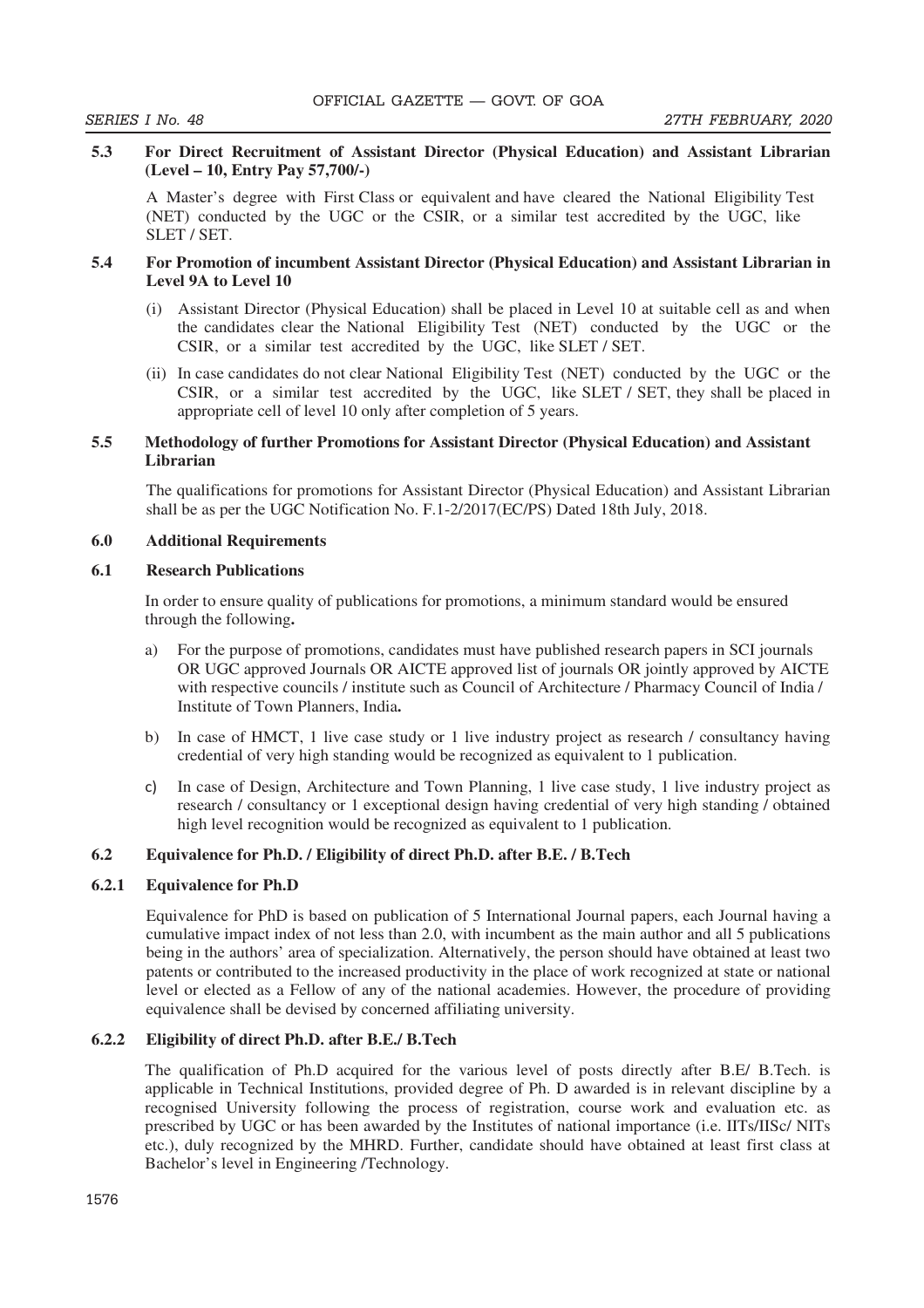## **6.3 Class / Division**

If a class / division is not awarded, minimum of 60% marks in aggregate shall be considered equivalent to first class / division. If a Grade Point System is adopted the CGPA will be converted into equivalent marks as below.

| <b>Grade Point</b> | <b>Equivalent Percentage</b> |
|--------------------|------------------------------|
| 6.25               | 55 %                         |
| 6.75               | 60 %                         |
| 7.25               | 65 %                         |
| 7.75               | 70 %                         |
| 8.25               | 75 %                         |

## **6.4 Nomenclature of relevant degrees**

The qualifications for various faculty posts specify that the degree shall be in the appropriate / relevant branch of specialization. Many IITs, NITs, Central Universities start interdisciplinary programs of new nomenclatures. In view of the increasing importance of interdisciplinary nature of engineering, the inter-disciplinary courses for both UG and PG specializations may be considered. The selection committee may take a final decision in this regard depending on the requirement of the program of study and institution. AICTE has already clarified this issue vide Government of India Gazette F. No. 27/RIFD/Pay/01/2017-18 dated 28.04.2017. If any specialization is not available in the AICTE basket, the Board / Director of Technical Education / Public Service Commission / University shall decide the equivalence based on the curriculum of the program. Hence, incumbent faculty recruited in the past based on their qualifications / specializations acquired will continue to be eligible for promotion as well as direct recruitment in the same or other institutions, subject to fulfilment of other eligibility criteria and higher qualifications as prescribed, if any, for various teaching posts.

## **6.5 Incumbent faculty Members with previous qualifications**

Existing incumbents recruited as a Faculty with the basic minimum qualifications such as M.Sc. (Mathematics), M.Sc. (Biotechnology), M.Sc. (Electronics), M.Sc. (Computer Science & allied subjects), M.Sc. (Physics), M.Sc. (Chemistry), MCA, PGDM, AMIE / M. Com and any other similar qualifications which were considered eligible at the time of recruitment or taken admission in such courses before publication of the AICTE Gazette dated 5th March 2010 are to be considered as eligible for promotion as well as direct recruitment in the same or other institutions, subject to fulfilment of other eligibility criteria and higher qualifications as prescribed, if any, for various teaching posts.

## **6.6 Faculty Members on deputation**

Any Faculty Member on deputation to some Government Organization /Autonomous Bodies such as DTE /AICTE / UGC /MHRD /DST / Universities etc .on academic / administrative positions shall be deemed to have experience of academics and academic administration and be exempted from the requirement of FDP, Industrial Training and 360o feedback. If the faculty has secured at least Very Good rating, it shall be considered equivalent to 8 points on a 10 point scale of 360o feedback in reference to this notification for the period of deputation.

## **Disclaimer: Notification Language**

The notification is published in English and Hindi languages. Utmost care is taken to translate notification from English to Hindi. However, in case of any kind of discrepancy in interpretation, English version shall prevail.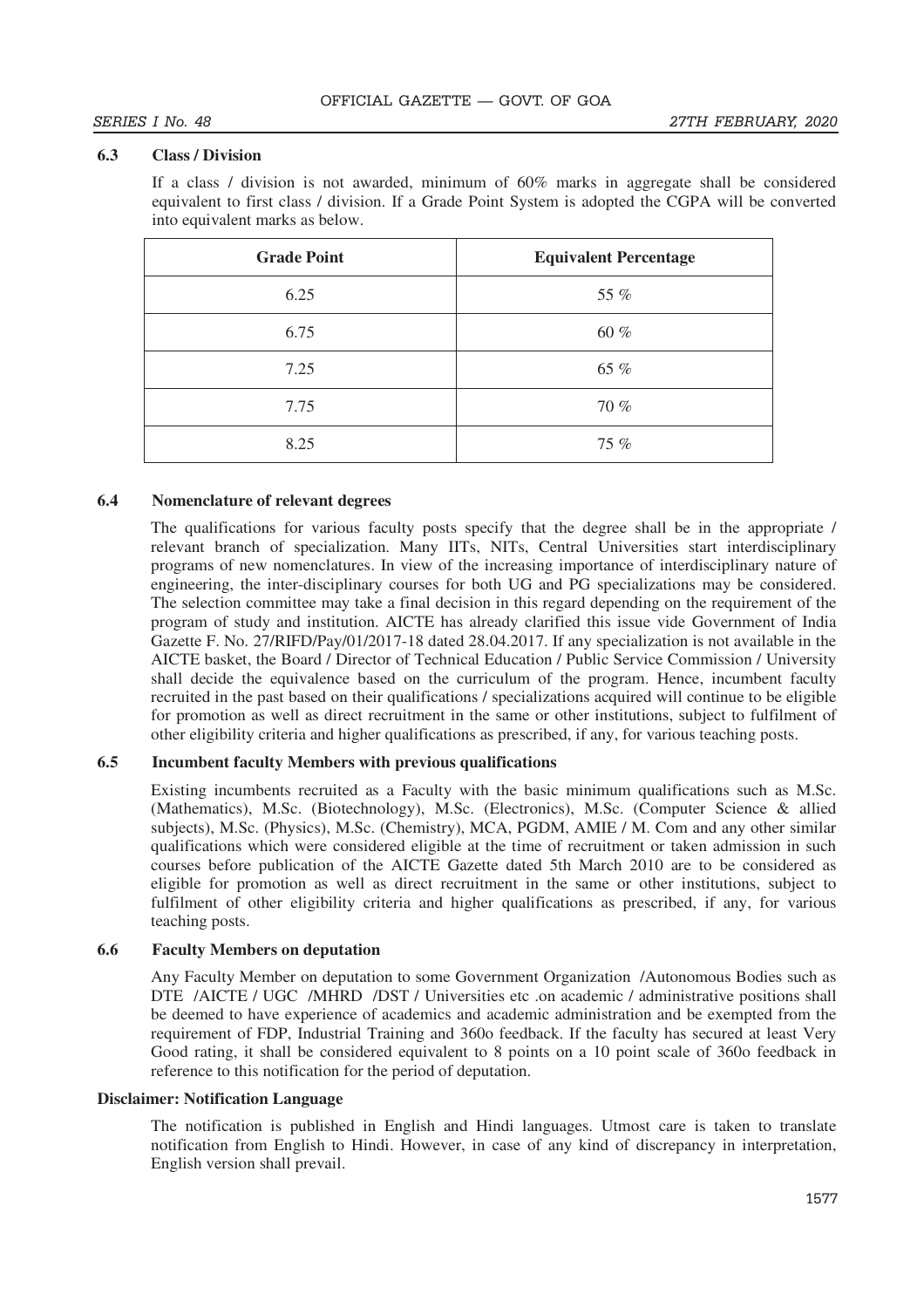## **Annexure-I**

# **Pay Matrix Table for Diploma Level Technical Institutions**

| <b>PAY MATRIX</b> |                                |             |          |                                      |                                    |                                                              |  |  |  |
|-------------------|--------------------------------|-------------|----------|--------------------------------------|------------------------------------|--------------------------------------------------------------|--|--|--|
|                   | (All figures are in Rupees (') |             |          |                                      |                                    |                                                              |  |  |  |
| Pay Band VI CPC   |                                | 15600-39100 |          |                                      | 37400-67000                        |                                                              |  |  |  |
|                   | <b>Cadre Title VII CPC</b>     | Lecturer    | Lecturer | <b>Lecturer</b><br>(Senior<br>scale) | Lecturer<br>(Selection<br>Grade-I) | <b>Lecturer</b> (Selection<br>Grade-II) / HoD /<br>Principal |  |  |  |
| VI CPC            | <b>Academic Grade Pay -</b>    | 5400        | 6000     | 7000                                 | 8000                               | 9000                                                         |  |  |  |
| <b>Entry Pay</b>  |                                | 21000       | 21600    | 25790                                | 29900                              | 49200                                                        |  |  |  |
| Cell No.          | Level                          | <b>9A</b>   | 10       | 11                                   | 12                                 | <b>13A1</b>                                                  |  |  |  |
|                   | 1                              | 56100       | 57700    | 68900                                | 79800                              | 131400                                                       |  |  |  |
|                   | $\overline{2}$                 | 57800       | 59400    | 71000                                | 82200                              | 135300                                                       |  |  |  |
|                   | 3                              | 59500       | 61200    | 73100                                | 84700                              | 139400                                                       |  |  |  |
|                   | $\overline{\mathbf{4}}$        | 61300       | 63000    | 75300                                | 87200                              | 143600                                                       |  |  |  |
|                   | 5                              | 63100       | 64900    | 77600                                | 89800                              | 147900                                                       |  |  |  |
|                   | 6                              | 65000       | 66800    | 79900                                | 92500                              | 152300                                                       |  |  |  |
|                   | 7                              |             | 68800    | 82300                                | 95300                              | 156900                                                       |  |  |  |
| 8                 |                                | 69000       | 70900    | 84800                                | 98200                              | 161600                                                       |  |  |  |
| $\boldsymbol{9}$  |                                | 71100       | 73000    | 87300                                | 101100                             | 166400                                                       |  |  |  |
| 10                |                                | 73200       | 75200    | 89900                                | 104100                             | 171400                                                       |  |  |  |
|                   | 11                             | 75400       | 77500    | 92600                                | 107200                             | 176500                                                       |  |  |  |
|                   | 12                             | 77700       | 79800    | 95400                                | 110400                             | 181800                                                       |  |  |  |
|                   | 13                             | 80000       | 82200    | 98300                                | 113700                             | 187300                                                       |  |  |  |
|                   | 14                             | 82400       | 84700    | 101200                               | 117100                             | 192900                                                       |  |  |  |
|                   | 15                             | 84900       | 87200    | 104200                               | 120600                             | 198700                                                       |  |  |  |
|                   | 16                             | 87400       | 89800    | 107300                               | 124200                             | 204700                                                       |  |  |  |
|                   | 17                             | 90000       | 92500    | 110500                               | 127900                             |                                                              |  |  |  |
|                   | 18                             | 92700       | 95300    | 113800                               | 131700                             |                                                              |  |  |  |
|                   | 19                             | 95500       | 98200    | 117200                               |                                    |                                                              |  |  |  |
|                   | 20                             | 101100      | 120700   | 139800                               |                                    |                                                              |  |  |  |
|                   | 21                             | 104100      | 124300   | 144000                               |                                    |                                                              |  |  |  |
| 22                |                                | 107200      | 128000   | 148300                               |                                    |                                                              |  |  |  |
| 23                |                                | 110400      | 131800   | 152700                               |                                    |                                                              |  |  |  |
|                   | 24                             | 113700      | 135800   | 157300                               |                                    |                                                              |  |  |  |
|                   | 25                             | 117100      | 139900   | 162000                               |                                    |                                                              |  |  |  |
|                   | 26                             |             | 144100   | 166900                               |                                    |                                                              |  |  |  |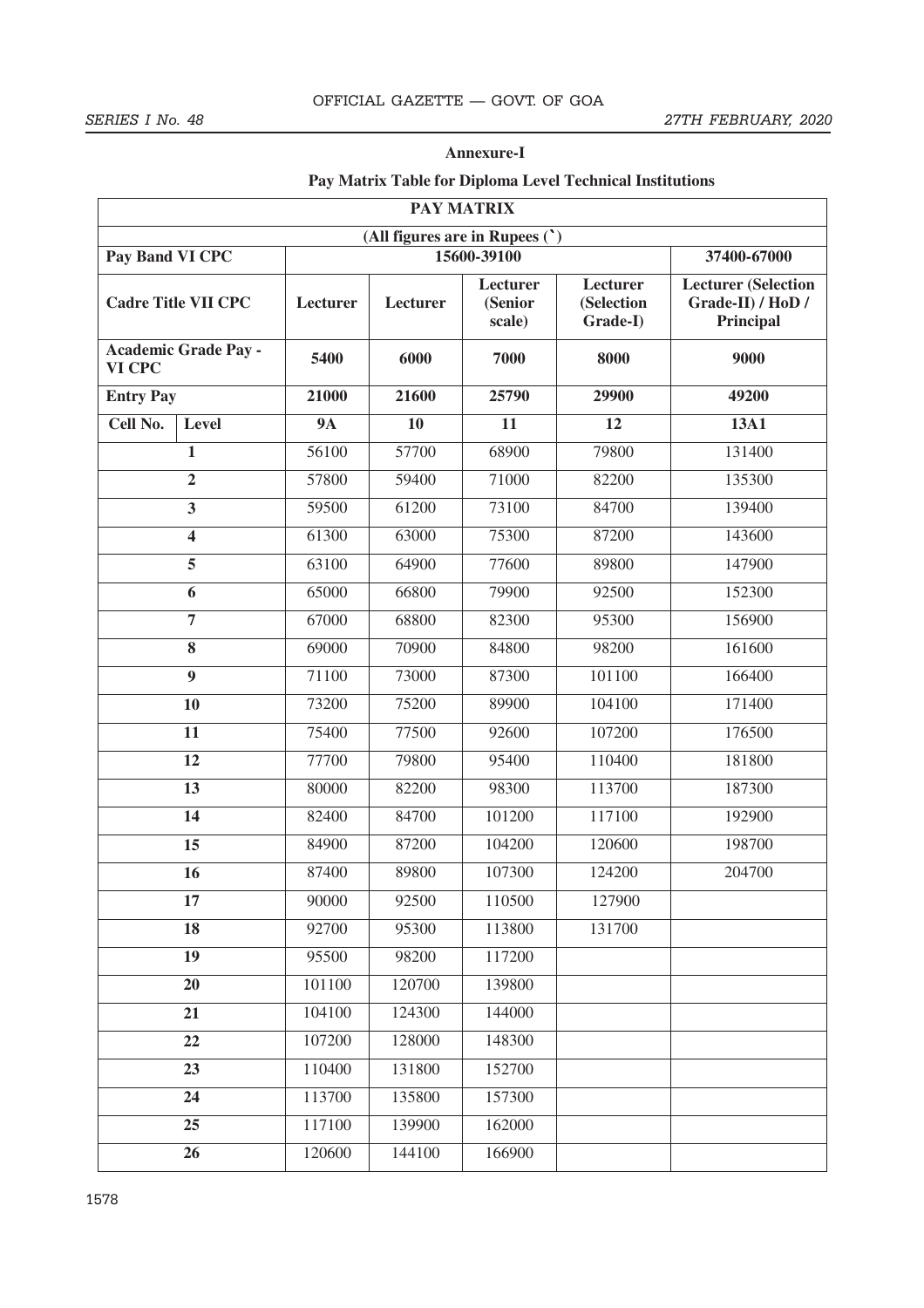| 27 | 124200 | 148400 | 171900 |  |
|----|--------|--------|--------|--|
| 28 | 127900 | 152900 | 177100 |  |
| 29 | 131700 | 157500 | 182400 |  |
| 30 | 135700 | 162200 | 187900 |  |
| 31 | 139800 | 167100 | 193500 |  |
| 32 | 144000 | 172100 | 199300 |  |
| 33 | 148300 | 177300 | 205300 |  |
| 34 | 152700 | 182600 | 211500 |  |
| 35 | 157300 | 188100 |        |  |
| 36 | 162000 | 193700 |        |  |
| 37 | 166900 | 199500 |        |  |
| 38 | 171900 | 205500 |        |  |
| 39 | 177100 |        |        |  |
| 40 | 182400 |        |        |  |

**Note:** The end-points of any column do not signify the end points of the pay received at that level. As was the case in the earlier provision of traditional pay scales, the last point does not represent the maximum pay of that level for calculation purposes. The end-points of the column should not be treated as the maximum and minimum of a pay scale to calculate the average pay for any level.

## **Annexure–II**

### **Constitution of Committee for Direct Recruitment, Screening and Promotion**

The AICTE has evolved following guidelines on**:**

- (a) Constitution of Screening Committees for promotion to Lecturer (Level 10), Lecturer (Senior Scale), Lecturer (Selection Grade-I)**.**
- (b) Constitution of Promotion Committees for Lecturer (Selection Grade II) and Principal**.**
- (c) Constitution of Selection Committees for direct recruitment of Lecturer (Level 9A), Head of Department (Level 13A1) and Principal**.**

## **Selection Proceedings:**

All the screening / selection procedures shall be completed immediately after the screening / selection committee meeting itself, wherein, minutes are recorded along with the scoring Proforma and recommendation made on the basis of merit with the list of selected / promoted candidates in order of merit, duly signed by all members of the committee.

## **I. Constitution of Committee for Direct Recruitment and Promotion:**

The Selection Committee for the post of Lecturer and Head of Department, including Private Colleges shall have the following composition:

- i) Director, Technical Education to be the Chairperson of the Selection Committee.
- ii) The Principal of the College.
- iii) Three nominees of the Secretary, Technical Education of concerned state out of which two should be a subject-expert.
- iv) An academician representing SC / ST / OBC / Minority / Women / Differently-abled categories, if any of candidates representing these categories is the applicant, to be nominated by Director, Technical Education.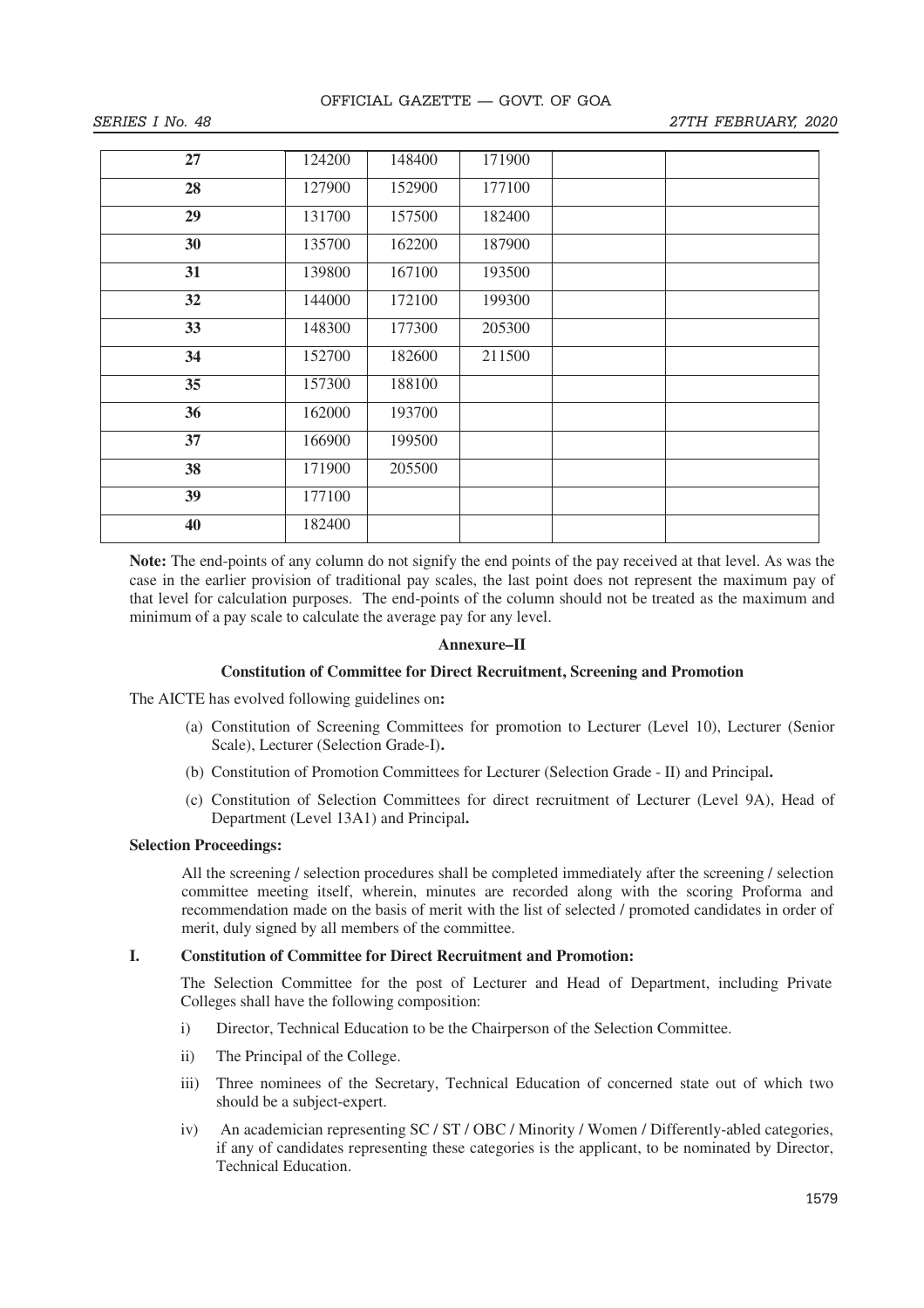### **II. Constitution of Screening Committee:**

 The Screening Committee for the promotion of Lecturers at all levels shall have the following composition:

- i) The Principal of the College to be the Chairperson of the Screening Committee.
- ii) One Nominee of Director, Technical Education
- iii) Two subject-experts nominated by Secretary, Technical Education.
- iv) Head of the concerned department

## **III. Constitution of Committee for Selection of Principal:**

- The Selection Committee for the post of Principal of polytechnics shall have the following composition:
- i) Secretary, Technical Education as Chairperson.
- ii) Two members of the Governing Body of the college to be nominated by the chairman of whom one shall be an expert in academic administration.
- iii) One nominee of Minister of Technical Education.
- iv) Two academicians not below the level of Professor in Technical Education.

## **Note:**

- 1. State where public service commission does the recruitment, shall follow the AICTE guidelines for deciding the composition of recruitment committee.
- 2. The report of screening committee shall be approved by the concerned Director of Technical Education.
- 3. Criterions for screening the proposals for promotion shall be devised by the respective Director, Technical Education. However, conditions for screening / promotion such as 360° feedback, industrial training, FDPs etc. laid down by AICTE through this gazette be adopted.

## **Annexure - III**

# **CALCULATLION OF 360<sup>0</sup> FEEDBACK SCORE**

The 360 Degree Score shall be determined on the basis of following parameters.

- a. Teaching Process (Maximum Point 25)
- b. Students' Feedback (Maximum Point 25)
- c. Departmental Activities (Maximum Point 20)
- d. Institute Activity (Maximum Point 10)
- e. ACR (10 Points)
- f. Contribution to Society (Maximum Point 10)

The candidate shall submit calculation sheet for each academic year to be considered and a summary sheet exhibiting his score on a 10 point scale

#### **a. Teaching Process (Maximum Points 25)**

The calculation shall be presented in a table as presented in this Annexure. The table will have the details of courses taught in the academic year in consideration, like Semester, course Code / Name, No. of scheduled classes, classes actually held. The total shall be reduced on 25 point scale.

## **b. Students' Feedback (Maximum Points 25)**

The candidate shall submit average score for each course taught during academic year under consideration on a scale of 25. The average of total of all such score shall be used.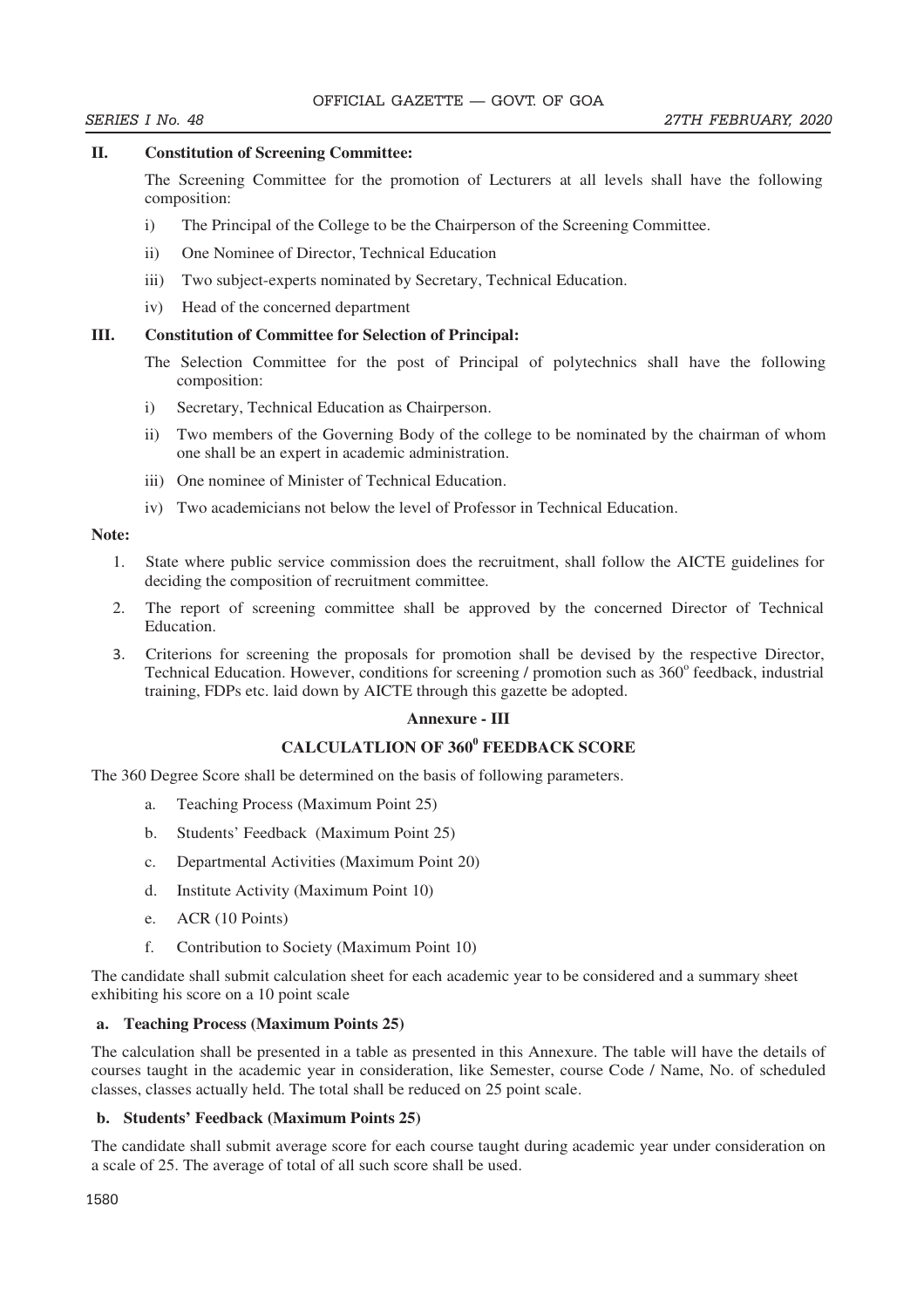### **c. Departmental Activities (Maximum Points 20)**

This section summarizes all the responsibilities assigned by Head of the Department to a teacher during academic year under consideration through a proper office order. This may include responsibilities like Lab I/C, Time Table I/C, NBA - AICTE work, sponsored projects, departmental newsletter etc. The candidate will earn 3 points per semester for each activity upto a maximum of 20.

## **d. Institute Activity (Maximum Points 10)**

This section summaries all the responsibilities assigned by Head of the institute to the candidate during academic year under consideration through a proper office order. This may include responsibilities like Head of Department, Coordinator, Warden, Training and Placement officer, Estate Officer etc. The candidate will earn 5 points per semester for each activity upto a maximum of 10.

## **e. ACR (Maximum Points 10)**

ACRs maintained at institute level shall have 10 points based on grading.

## **f. Contribution to Society (Maximum Points 10)**

The candidate involved in different initiatives by AICTE. The candidate will earn 5 points per semester for each activity. The claim should be supported by an office order/ official communication from Head of Institute.

The grand total of points for all academic years shall be converted to a 10 points scale.

**Note:** 

- 1. The activities mentioned in above criterion are indicative. Principal / Director / HoD may add or remove some of the activities at department and institute level as per the requirements of the institute.
- 2. ACRs maintained at institute level shall have 10 Marks based on grading.

## **Calculation of Credit Points**

#### (Sample Calculations Page-1)

| Name                    |  |
|-------------------------|--|
| <b>Present Position</b> |  |
| Academic Year           |  |
| <b>Teaching Process</b> |  |

#### **A. Teaching Process (Max Point 25)**

| S.<br>No. | <b>Semester</b> | <b>Course Code/</b><br><b>Name</b> | <b>No. of Scheduled</b><br><b>Classes</b> | No. of actually<br>held classes | <b>Points</b><br>earned | <b>Enclosu</b><br>re No. |
|-----------|-----------------|------------------------------------|-------------------------------------------|---------------------------------|-------------------------|--------------------------|
|           | $1/2018-19$     | $CET-100$                          | 42                                        | 39                              |                         |                          |
| 2         | $1/2018-19$     | $CET-200$                          | 39                                        | 38                              |                         |                          |
|           | $2/2018-19$     | <b>MED-100</b>                     | 4 <sup>1</sup>                            | 39                              |                         |                          |
| 4         | $2/2018-19$     | <b>BSE-100</b>                     | 42                                        | 41                              |                         |                          |
|           |                 | Total                              | 164                                       | 157                             | 23.93                   |                          |

## **B. Students' feedback (Max Point 25)**

| S. No. | <b>Semester</b> | <b>Course Code/Name</b> | <b>Average Student feedback on</b><br>the scale of 25 | <b>Enclosure No.</b> |
|--------|-----------------|-------------------------|-------------------------------------------------------|----------------------|
|        | $1/2018-19$     | $CET-100$               | 22.3                                                  |                      |
|        | $1/2018-19$     | <b>CET-200</b>          | 21.8                                                  |                      |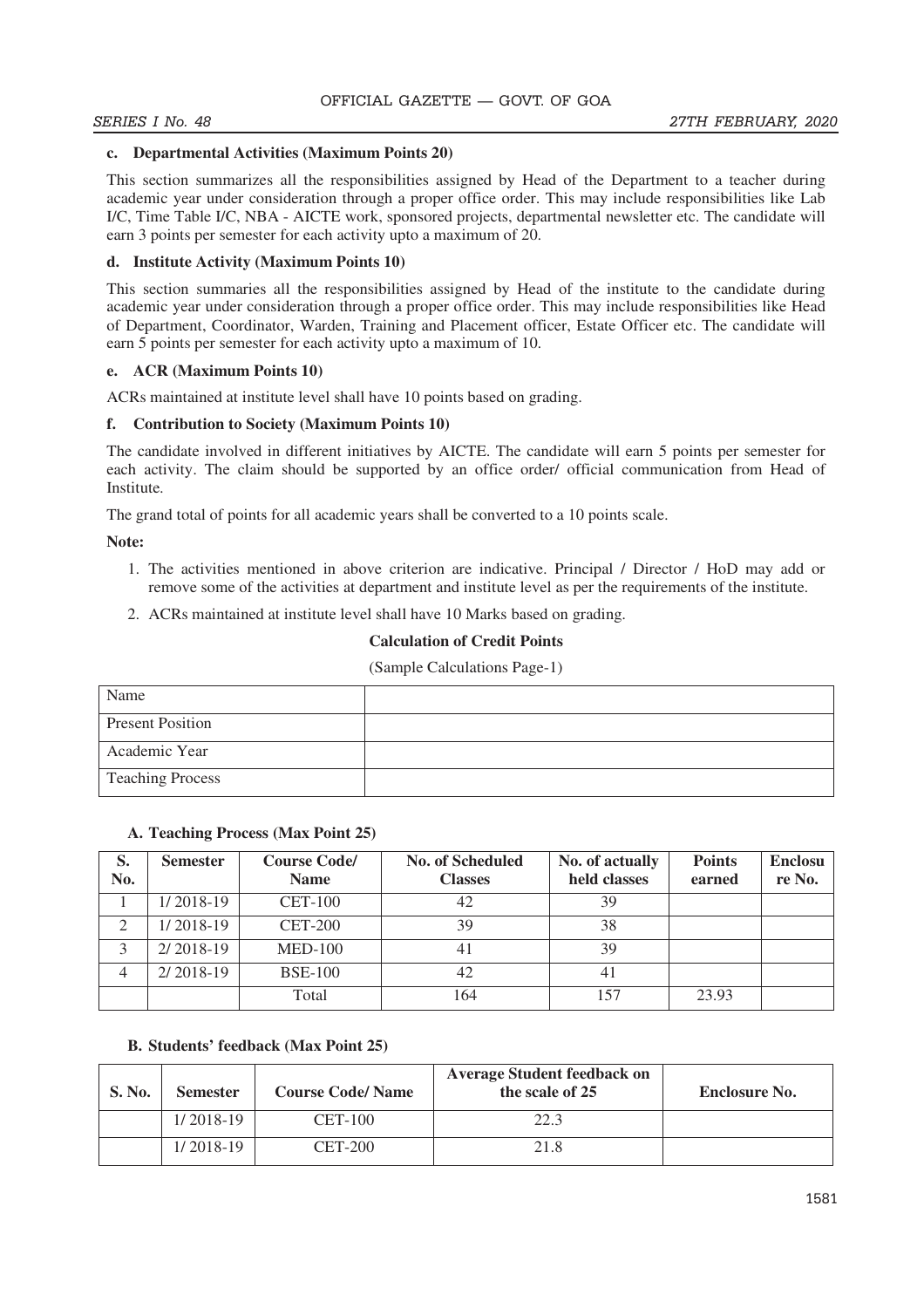|             | <b>Total</b>   | 86.5 |  |
|-------------|----------------|------|--|
| $2/2018-19$ | <b>BSE-100</b> | 22.8 |  |
| $2/2018-19$ | $MED-100$      | 19.6 |  |

# **C. Departmental Activities (Max credit 20)**

| S. No.         | <b>Semester</b> | <b>Activity</b> | <b>Credit Point</b> | <b>Criteria</b>   | <b>Enclosure No.</b> |
|----------------|-----------------|-----------------|---------------------|-------------------|----------------------|
|                | 1/2018-19       | Lab $I/C$       | 3                   | 3 Point/ semester |                      |
| 2              | $1/2018-19$     | Consultancy     | 3                   | 3 Point/ semester |                      |
| 3              | $1/2018-19$     | Timetable I/C   | 3                   | 3 Point/ semester |                      |
| $\overline{4}$ | $2/2018-19$     | Timetable I/C   | 3                   | 3 Point/ semester |                      |
| 5              | $2/2018-19$     | NBA work        | 3                   | 3 Point/ event    |                      |
| 6              | 2/2018-19       | Lab $I/C$       | 3                   | 3 Point/ event    |                      |
|                | $2/2018-19$     | Consultancy     | 3                   | 3 Point/ semester |                      |
|                |                 | <b>Total</b>    | 21                  |                   |                      |

## **Calculation of Credit Points**

(Sample Calculations Page-2)

# **D. Institute Activities (Max Credit 10)**

| S. No.         | <b>Semester</b> | <b>Activity</b>                               | <b>Credit Point</b> | Criteria                                                             | <b>Enclosure No.</b> |
|----------------|-----------------|-----------------------------------------------|---------------------|----------------------------------------------------------------------|----------------------|
|                | $1/2018-19$     | Incharge internship / Swachh<br><b>Bharat</b> | 4                   | 4 Point/ semester                                                    |                      |
| $\mathfrak{D}$ | $2/2018-19$     | Coordinator appointed by<br>Head of Institute | $\overline{2}$      | 2 Point/ semester                                                    |                      |
| 3              | $2/2018-19$     | <b>Organized Conference</b>                   | $\overline{2}$      | 2 Point/ event                                                       |                      |
| 4              | $2/2018-19$     | FDP / Conference                              | $\overline{c}$      | 1 point / event, to<br>be divided<br>between all co-<br>coordinators |                      |

## **E. ACRs maintained at institute level (Max Credit 10)**

| <b>Extraordinary</b> | <b>Excellent</b> | <b>Very Good</b> | Good | <b>Satisfactory</b> |
|----------------------|------------------|------------------|------|---------------------|
| 10                   |                  |                  |      |                     |

| S. No.  | Year    | <b>Activity</b> | <b>Credit Point</b> | Criteria      | <b>Enclosure No.</b> |
|---------|---------|-----------------|---------------------|---------------|----------------------|
|         | 2018-19 | <b>ACR</b>      | 10                  | Extraordinary |                      |
| 2       |         | <b>ACR</b>      |                     | Very Good     |                      |
|         |         | <b>ACR</b>      |                     | Excellent     |                      |
|         |         | <b>ACR</b>      | 10                  | Extraordinary |                      |
| Average |         |                 | $37/4 = 9.25$       |               |                      |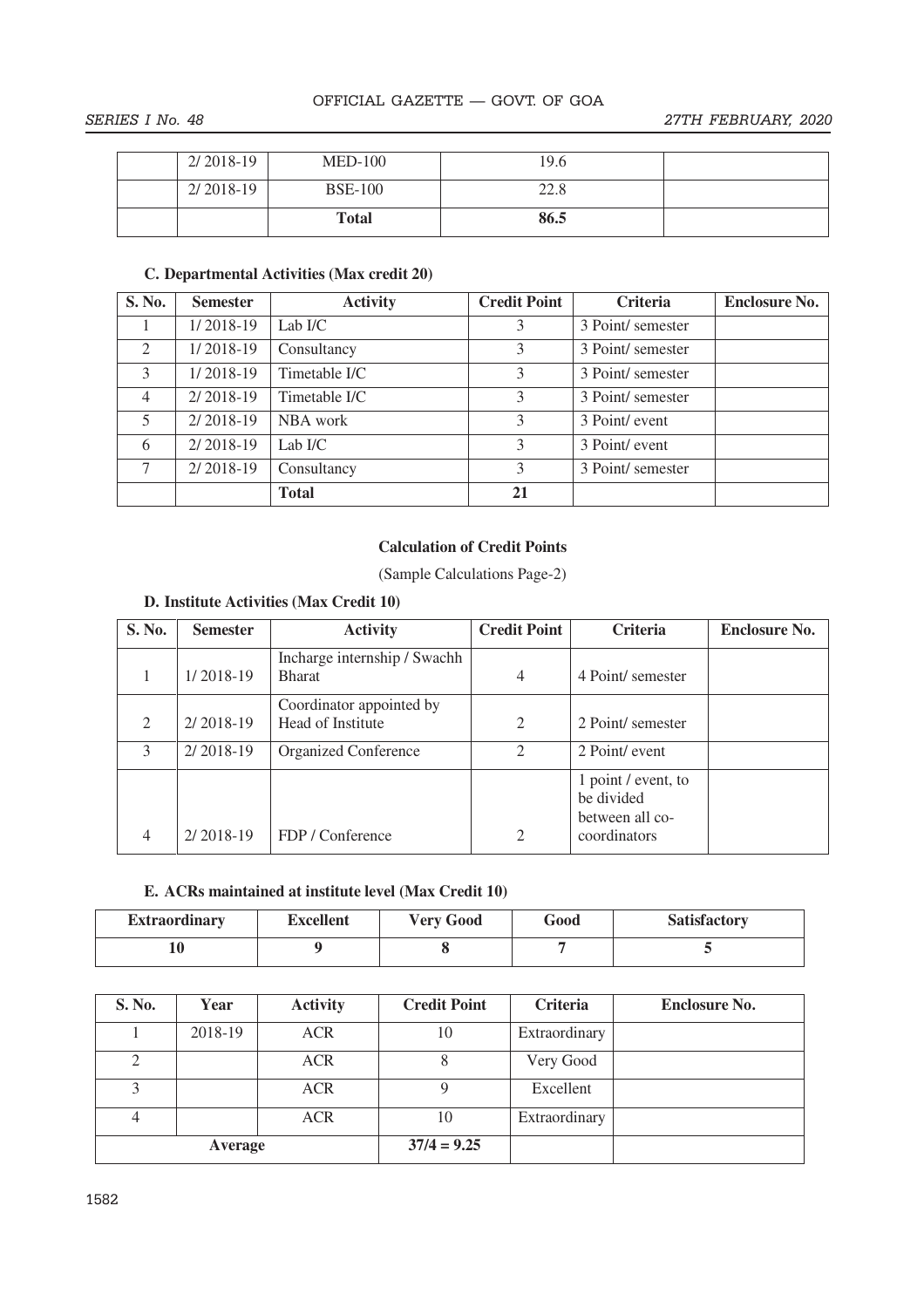# **F. Contribution to Society (Max Credit 10)**

| S. No. Semester | <b>Activity</b>                | <b>Credit Point</b> | Criteria | <b>Enclosure No.</b> |
|-----------------|--------------------------------|---------------------|----------|----------------------|
|                 | <b>Induction Program</b>       |                     |          |                      |
|                 | <b>Unnat Bharat</b><br>Abhiyan |                     |          |                      |
|                 | Yoga Classes                   |                     |          |                      |
|                 | <b>Blood Donation</b>          |                     |          |                      |

# **Calculation of Credit Points**

## **(Blank Format)**

| Name                    |  |
|-------------------------|--|
| <b>Present Position</b> |  |
| Academic Year           |  |
| <b>Teaching Process</b> |  |

# **A. Teaching Process (Max Point 25)**

| S.<br>No. | <b>Semester</b> | <b>Course Code/</b><br><b>Name</b> | <b>No. of Scheduled</b><br><b>Classes</b> | No. of actually held   Point<br>classes | <b>Enclosure</b><br>no. |
|-----------|-----------------|------------------------------------|-------------------------------------------|-----------------------------------------|-------------------------|
|           |                 |                                    |                                           |                                         |                         |
|           |                 |                                    |                                           |                                         |                         |

# **B. Students' feedback (Max Point 25)**

| S. No. | <b>Semester</b> | <b>Course Code/Name</b> | <b>Average Student feedback on</b><br>the scale of 25 | Enclosure no. |
|--------|-----------------|-------------------------|-------------------------------------------------------|---------------|
|        |                 |                         |                                                       |               |
|        |                 |                         |                                                       |               |

# **C. Departmental Activities (Max credit 20)**

| S. No | <b>Semester</b> | <b>Activity</b> | <b>Credit Point</b> | Criteria | Enclosure no. |
|-------|-----------------|-----------------|---------------------|----------|---------------|
|       |                 |                 |                     |          |               |
|       |                 |                 |                     |          |               |

# **D. Institute Activities (Max Credit 10)**

| S. No | <b>Semester</b> | <b>Activity</b> | <b>Credit Point</b> | Criteria | Enclosure no. |
|-------|-----------------|-----------------|---------------------|----------|---------------|
|       |                 |                 |                     |          |               |
|       |                 |                 |                     |          |               |

# **E. ACRs maintained at institute level (Maximum Points 10)**

| S. No | Year | <b>Activity</b> | <b>Credit Point</b> | Criteria | <b>Enclosure No.</b> |
|-------|------|-----------------|---------------------|----------|----------------------|
|       |      |                 |                     |          |                      |
|       |      |                 |                     |          |                      |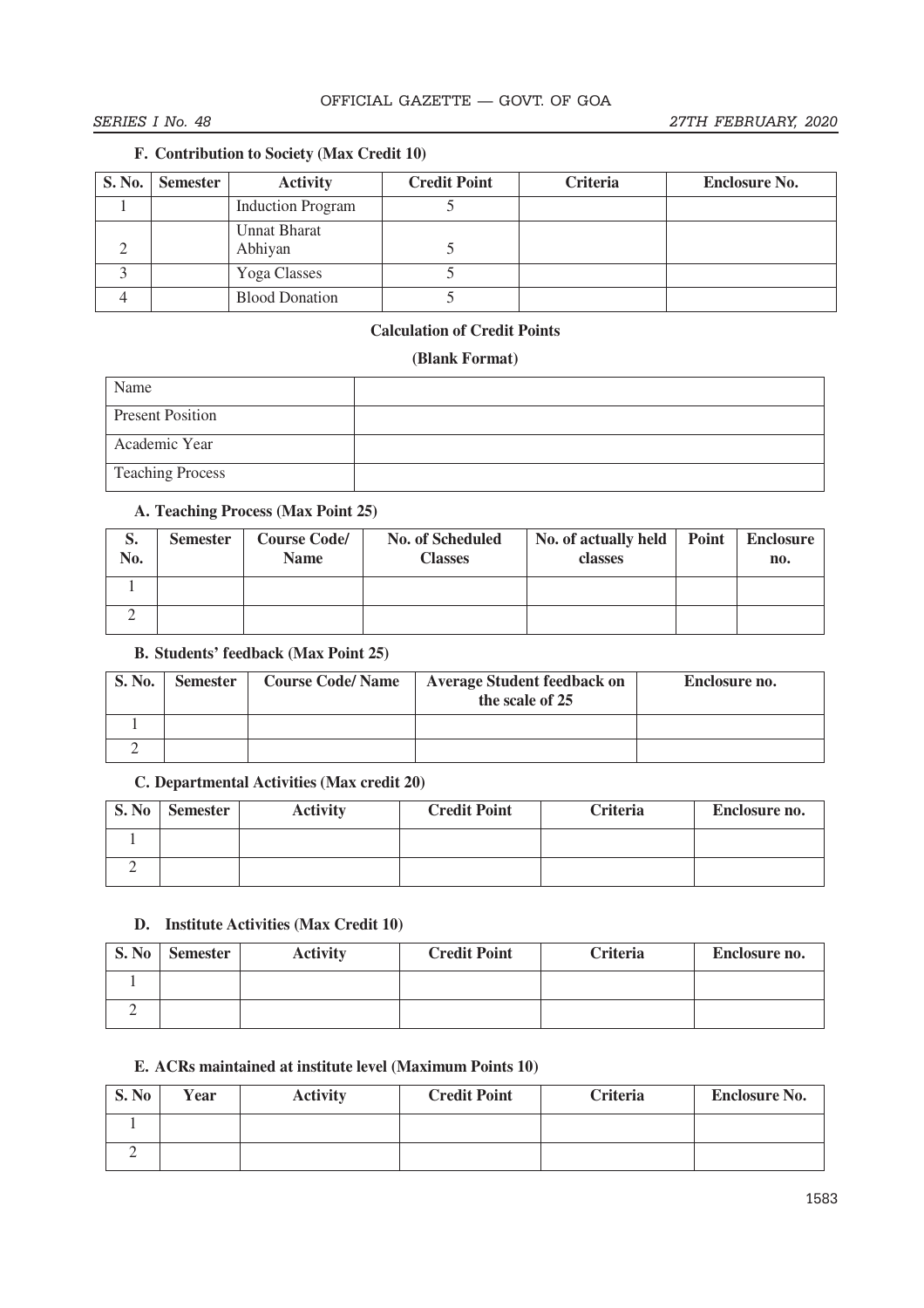## SERIES I No. 48 27TH FEBRUARY, 2020

#### **F. Contribution to Society (Maximum Points 10)**

| <b>S. No.</b> | Semester | <b>Activity</b> | <b>Credit Point</b> | <b>Criteria</b> | Enclosure no. |
|---------------|----------|-----------------|---------------------|-----------------|---------------|
|               |          |                 |                     |                 |               |
|               |          |                 |                     |                 |               |

## **Summary**

| <b>Summary</b>                             | <b>Academic Year 1</b> | <b>Academic Year 2</b> | <b>Academic Year 3</b> |
|--------------------------------------------|------------------------|------------------------|------------------------|
| A. Teaching Process (Max Points 25)        |                        |                        |                        |
| B. Students' feedback (Max Points 25)      |                        |                        |                        |
| C. Departmental Activities (Max Points 20) |                        |                        |                        |
| D. Institute Activities (Max Points 10)    |                        |                        |                        |
| E. ACR (Max Points 10)                     |                        |                        |                        |
| F. Contribution to Society (Max Points 10) |                        |                        |                        |
| Total (Max Points 100)                     |                        |                        |                        |
| Total on 10 Point scale                    |                        |                        |                        |

## **STUDENT'S FEEDBACK FORM**

(*To be used by institutions*)

| Academic Year: | Name of the Faculty     |  |
|----------------|-------------------------|--|
| Course         | Semester                |  |
|                | Date of the<br>feedback |  |

| S.<br>No.      | <b>Description</b>                                                                                        | <b>Very</b><br>Poor | Poor | Good | <b>Very</b><br>Good | <b>Excellent</b> |
|----------------|-----------------------------------------------------------------------------------------------------------|---------------------|------|------|---------------------|------------------|
|                |                                                                                                           |                     |      |      |                     |                  |
|                |                                                                                                           | (1)                 | (2)  | (3)  | (4)                 | (5)              |
| $\mathbf{1}$   | the<br>Teacher covered<br>entire<br><b>Has</b><br>Syllabus as prescribed by University/<br>College/Board? |                     |      |      |                     |                  |
| $\overline{2}$ | Has the Teacher covered relevant<br>topics beyond syllabus                                                |                     |      |      |                     |                  |
| 3              | Effectiveness of Teacher in terms of :                                                                    |                     |      |      |                     |                  |
|                | (a) Technical content/course content                                                                      |                     |      |      |                     |                  |
|                | (b) Communication skills                                                                                  |                     |      |      |                     |                  |
|                | (c) Use of teaching aids                                                                                  |                     |      |      |                     |                  |
| $\overline{4}$ | Pace on which contents were covered                                                                       |                     |      |      |                     |                  |
| 5              | Motivation and inspiration for students<br>to learn                                                       |                     |      |      |                     |                  |
| 6              | Support for the development<br>of<br>Students' skill                                                      |                     |      |      |                     |                  |
|                | Practical demonstration<br>(i)                                                                            |                     |      |      |                     |                  |
|                | (ii)<br>Hands on training                                                                                 |                     |      |      |                     |                  |
| 7              | Clarity of expectations of students                                                                       |                     |      |      |                     |                  |
| 8              | Feedback provided on Students'                                                                            |                     |      |      |                     |                  |
|                | progress                                                                                                  |                     |      |      |                     |                  |
| 9              | Willingness to offer help and advice to                                                                   |                     |      |      |                     |                  |
|                | students.                                                                                                 |                     |      |      |                     |                  |
|                | <b>Total</b>                                                                                              |                     |      |      |                     |                  |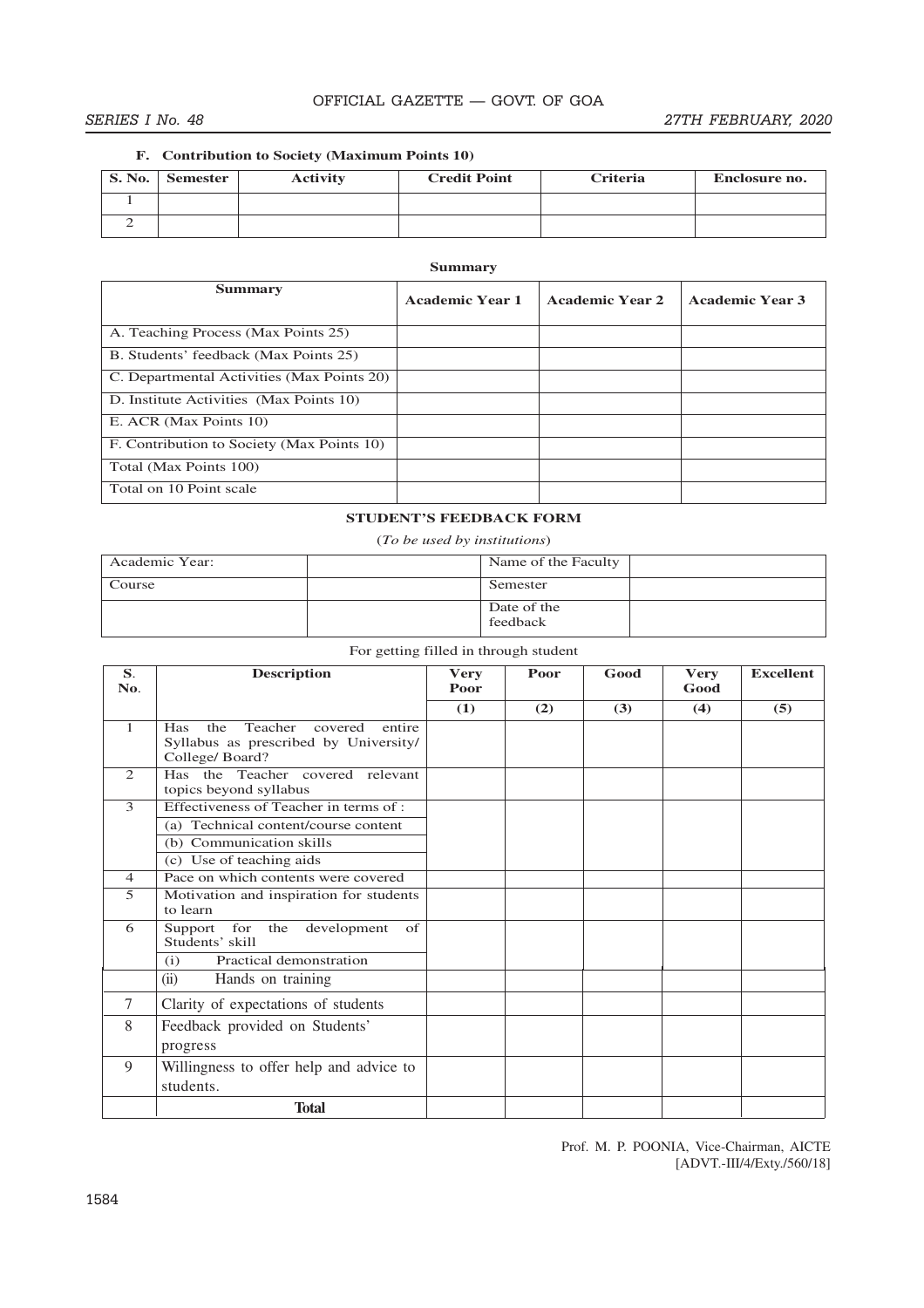Department of General Administration

## ----- Notification

#### 23/1/87-GA&C(Vol.II)/4895

In exercise of the powers conferred by article 166 of the Constitution of India and all other powers enabling him in this behalf, the Governor of Goa hereby makes the following rules so as to further amend the Business of the Government of Goa (Allocation) Rules, 1987, namely:—

1. Short title and commencement.— (1) These rules may be called the Business of the Government of Goa (Allocation) (Thirtysecond Amendment) Rules, 2020.

(2) They shall come into force at once.

2. Amendment of Schedule.— In the Schedule appended to the Business of the Government of Goa (Allocation) Rules, 1987, at serial number 7, for the heading "Department of Environment" the heading "Department of Environment and Climate Change" shall be substituted.

> By order and in the name of the Governor of Goa.

Shripad Arlekar, Under Secretary (GA).

Porvorim, 17th February, 2020.

 $\overline{\phantom{a}}$ 

Department of Law & Judiciary Legal Affairs Division

# —— Notification

## 10/4/2019-LA-354

The Arbitration and Conciliation (Amendment) Act, 2019 (Central Act No. 33 of 2019), which has been passed by Parliament and assented to by the President on 09-08-2019 and published in the Gazette of India, Extraordinary, Part II, Section 1, dated 09-08-2019, is hereby published for the general information of the public.

D. S. Raut Dessai, Joint Secretary (Law).

Porvorim, 31st December, 2019.

The Arbitration and Conciliation (Amendment) Act, 2019

No. 33 of 2019

AN

## ACT

further to amend the Arbitration and Conciliation Act, 1996.

BE it enacted by Parliament in the Seventieth Year of the Republic of India as follows:—

1. Short title and commencement.— (1) This Act may be called the Arbitration and Conciliation (Amendment) Act, 2019.

(2) Save as otherwise provided in this Act, it shall come into force on such date as the Central Government may, by notification in the Official Gazette, appoint and different dates may be appointed for different provisions of this Act and any reference in any such provision to the commencement of this Act shall be construed as a reference to the coming into force of that provision.

2. Amendment of section 2.— In the Arbitration and Conciliation Act, 1996 (hereinafter referred to as the 26 of 1996.principal Act), in section 2,—

(i) in sub-section  $(1)$ ,—

 $(A)$  after clause  $(c)$ , the following clause shall be inserted, namely:-

'(ca) "arbitral institution" means an arbitral institution designated by the Supreme Court or a High Court under this Act;';

 $(B)$  after clause  $(h)$ , the following clauses shall be inserted, namely:––

'(i) "prescribed" means prescribed by rules made under this Act;

(j) "regulations" means the regulations made by the Council under this Act.';

 $(ii)$  in sub-section  $(2)$ , in the proviso, for the word, brackets and letter "clause (a)", the word, brackets and letter "clause (b)" shall be substituted.

## SERIES I No. 48 27TH FEBRUARY, 2020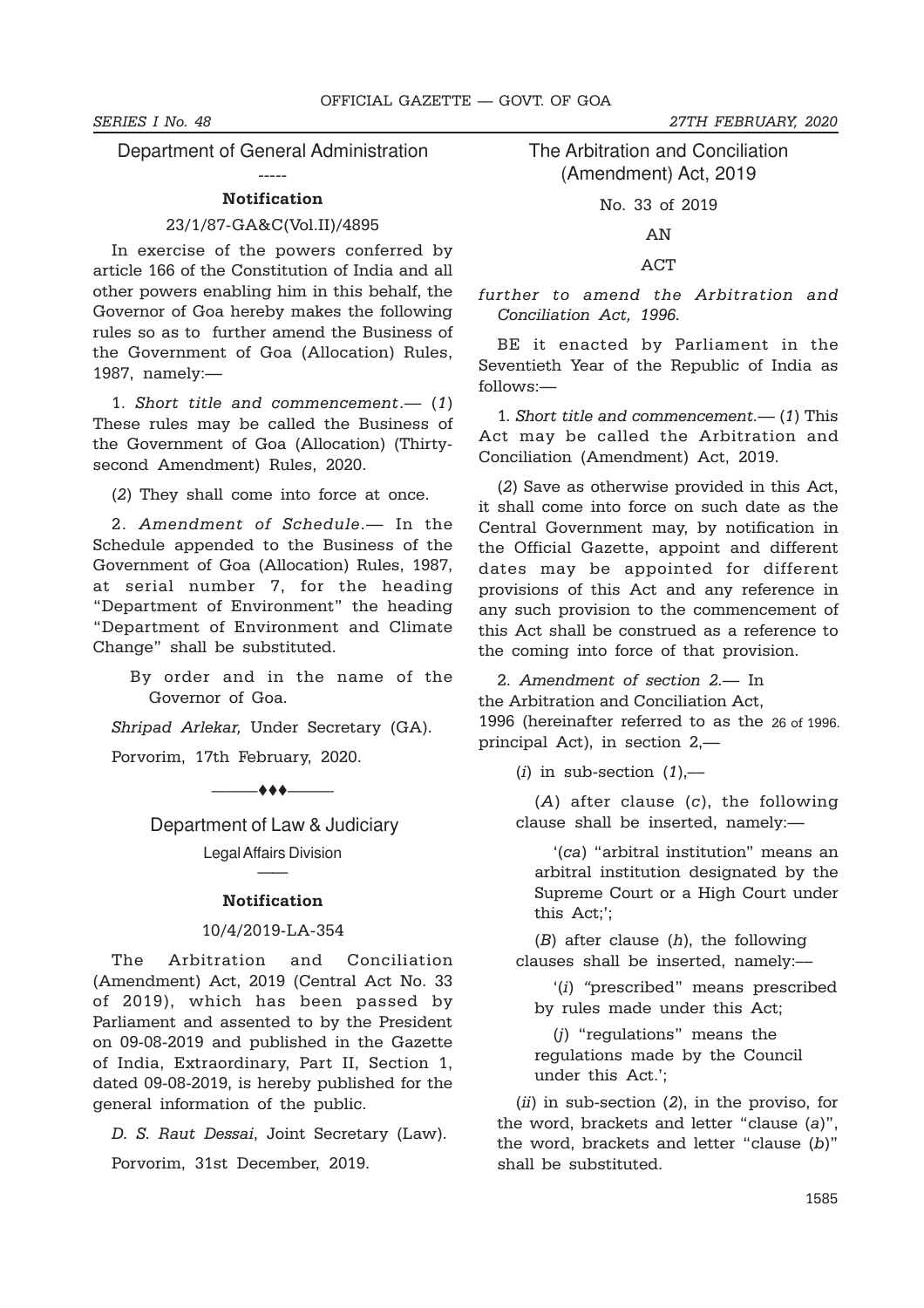SERIES I No. 48 27TH FEBRUARY, 2020

3. Amendment of section 11.— In section 11 of the principal Act,—

 $(i)$  after sub-section  $(3)$ , the following sub-section shall be inserted, namely:—

"(3A) The Supreme Court and the High Court shall have the power to designate, arbitral institutions, from time to time, which have been graded by the Council under section 43-I, for the purposes of this Act:

Provided that in respect of those High Court jurisdictions, where no graded arbitral institution are available, then, the Chief Justice of the concerned High Court may maintain a panel of arbitrators for discharging the functions and duties of arbitral institution and any reference to the arbitrator shall be deemed to be an arbitral institution for the purposes of this section and the arbitrator appointed by a party shall be entitled to such fee at the rate as specified in the Fourth Schedule:

Provided further that the Chief Justice of the concerned High Court may, from time to time, review the panel of arbitrators.";

 $(ii)$  in sub-section  $(4)$ , in the long line, for the portion beginning with "the appointment shall be made" and ending with "designated by such Court", the following shall be substituted, namely:––

"the appointment shall be made, on an application of the party, by the arbitral institution designated by the Supreme Court, in case of international commercial arbitration, or by the High Court, in case of arbitrations other than international commercial arbitration, as the case may be";

(*iii*) in sub-section (5), for the portion beginning with "the appointment shall be made" and ending with "designated by such Court", the following shall be substituted, namely:––

"the appointment shall be made on an application of the party in accordance with the provisions contained in subsection (4)";

 $(iv)$  in sub-section  $(6)$ , in the long line, for the portion beginning with "party may request" and ending with "designated by such Court", the following shall be substituted, namely:-

"the appointment shall be made, on an application of the party, by the arbitral institution designated by the Supreme Court, in case of international commercial arbitration, or by the High Court, in case of arbitrations other than international commercial arbitration, as the case may be";

(v) sub-sections (6A) and (7) shall be omitted;

(vi) in sub-section (8), for the words "The Supreme Court or, as the case may be, the High Court or the person or institution designated by such Court", the words, brackets and figures "The arbitral institution referred to in sub-sections (4), (5) and (6)" shall be substituted;

(vii) in sub-section (9), for the words "the Supreme Court or the person or institution designated by that Court", the words "the arbitral institution designated by the Supreme Court" shall be substituted;

(viii) sub-section (10) shall be omitted;

 $(ix)$  for sub-sections  $(11)$  to  $(14)$ , the following sub-sections shall be substituted, namely:—

"(11) Where more than one request has been made under sub-section (4) or sub-section (5) or sub-section (6) to different arbitral institutions, the arbitral institution to which the request has been first made under the relevant sub-section shall be competent to appoint.

(12) Where the matter referred to in sub-sections  $(4)$ ,  $(5)$ ,  $(6)$  and  $(8)$  arise in an international commercial arbitration or any other arbitration, the reference to the arbitral institution in those subsections shall be construed as a reference to the arbitral institution designated under sub-section (3A).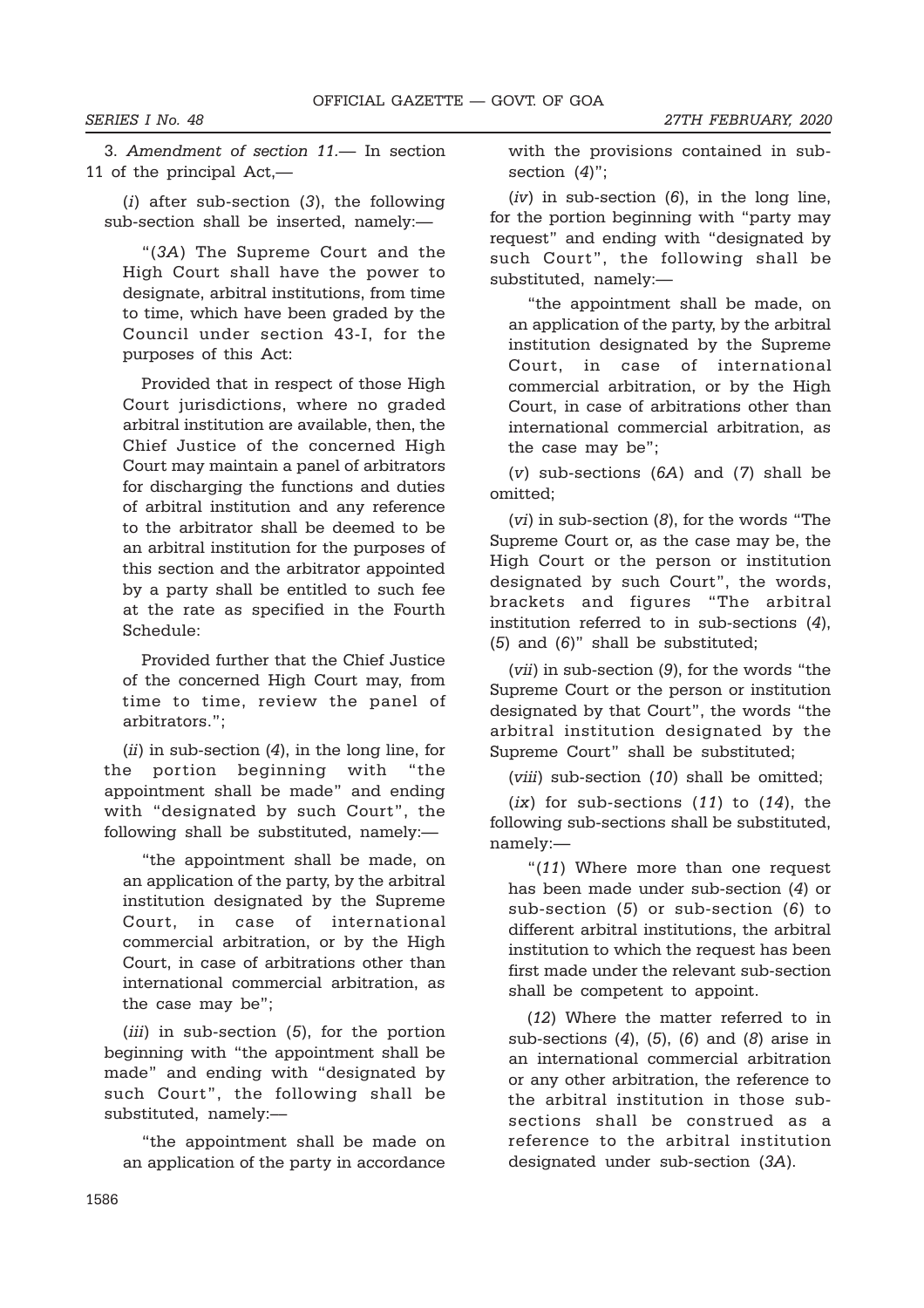(13) An application made under this section for appointment of an arbitrator or arbitrators shall be disposed of by the arbitral institution within a period of thirty days from the date of service of notice on the opposite party.

(14) The arbitral institution shall determine the fees of the arbitral tribunal and the manner of its payment to the arbitral tribunal subject to the rates specified in the Fourth Schedule.

Explanation.— For the removal of doubts, it is hereby clarified that this subsection shall not apply to international commercial arbitration and in arbitrations (other than international commercial arbitration) where parties have agreed for determination of fees as per the rules of an arbitral institution.".

4. Amendment of section 17.— In section 17 of the principal Act, in sub-section (1), the words and figures "or at any time after the making of the arbitral award but before it is enforced in accordance with section 36" shall be omitted.

5. Amendment of section 23.— In section 23 of the principal Act, after sub-section (3), the following sub-section shall be inserted, namely:––

> "(4) The statement of claim and defence under this section shall be completed within a period of six months from the date the arbitrator or all the arbitrators, as the case may be, received notice, in writing, of their appointment.".

6. Amendment of section 29A.— In section 29A of the principal Act,—

(a) for sub-section  $(1)$ , the following subsection shall be substituted, namely:—

"(1) The award in matters other than international commercial arbitration shall be made by the arbitral tribunal within a period of twelve months from the date of completion of pleadings under subsection (4) of section 23:

Provided that the award in the matter of international commercial arbitration may be made as expeditiously as possible and endeavour may be made to dispose of the matter within a period of twelve months from the date of completion of pleadings under sub-section (4) of section 23.";

(b) in sub-section (4), after the proviso, the following provisos shall be inserted, namely:—

"Provided further that where an application under sub-section (5) is pending, the mandate of the arbitrator shall continue till the disposal of the said application:

Provided also that the arbitrator shall be given an opportunity of being heard before the fees is reduced.".

7. Amendment of section 34.— In section 34 of the principal Act, in sub-section (2), in clause (a), for the words "furnishes proof that", the words "establishes on the basis of the record of the arbitral tribunal that" shall be substituted.

8. Amendment of section 37.— In section 37 of the principal Act, in sub-section (1), for the words "An appeal", the words "Notwithstanding anything contained in any other law for the time being in force, an appeal" shall be substituted.

9. Insertion of new sections 42A and 42B.— After section 42 of the principal Act, the following sections shall be inserted, namely:–

"42A. Confidentiality of information.— Notwithstanding anything contained in any other law for the time beingin force, the arbitrator, the arbitral institution and the parties to the arbitration agreement shall maintain confidentiality of all arbitral proceedings except award where its disclosure is necessary for the purpose of implementation and enforcement of award.

42B. Protection of action taken in good faith.— No suit or other legal proceedings shall lie against the arbitrator for anything which is in good faith done or intended to be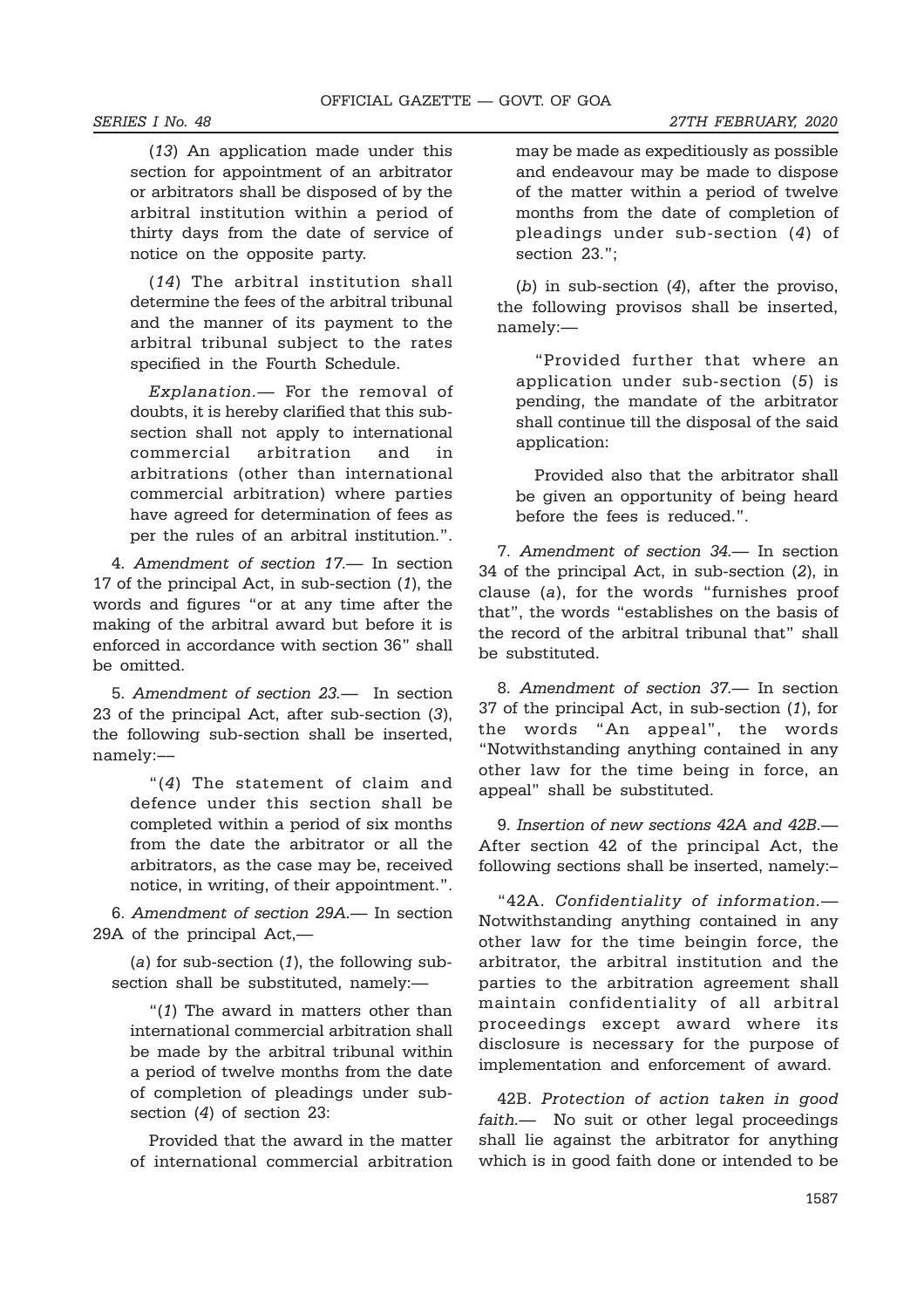done under this Act or the rules or regulations made thereunder.".

10. Insertion of new Part.— After Part I of the principal Act, the following Part shall be inserted, namely:––

# 'PART IA

## Arbitration Council of India

43A. Definitions.— In this Part, unless the context otherwise requires,—

(a) "Chairperson" means the Chairperson of the Arbitration Council of India appointed under clause (a) of subsection (1) of section 43C;

(b) "Council" means the Arbitration Council of India established under section 43B;

(c) "Member" means a Member of the Council and includes the Chairperson.

43B. Establishment and incorporation of Arbitration Council of India.— (1) The Central Government shall, by notification in the Official Gazette, establish, for the purposes of this Act, a Council to be known as the Arbitration Council of India to perform the duties and discharge the functions under this Act.

(2) The Council shall be a body corporate by the name aforesaid, having perpetual succession and a common seal, with power, subject to the provisions of this Act, to acquire, hold and dispose of property, both movable and immovable, and to enter into contract, and shall, by the said name, sue or be sued.

(3) The head office of the Council shall be at Delhi.

(4) The Council may, with the prior approval of the Central Government, establish offices at other places in India.

43C. Composition of Council.— (1) The Council shall consist of the following Members, namely:––

(a) a person, who has been, a Judge of the Supreme Court or, Chief Justice of a High Court or, a Judge of a High Court or an eminent person, having special

knowledge and experience in the conduct or administration of arbitration, to be appointed by the Central Government in consultation with the Chief Justice of India—Chairperson;

(b) an eminent arbitration practitioner having substantial knowledge and experience in institutional arbitration, both domestic and international, to be nominated by the Central Government— Member;

(c) an eminent academician having experience in research and teaching in the field of arbitration and alternative dispute resolution laws, to be appointed by the Central Government in consultation with the Chairperson—Member;

(d) Secretary to the Government of India in the Department of Legal Affairs, Ministry of Law and Justice or his representative not below the rank of Joint Secretary— Member, ex officio.

(e) Secretary to the Government of India in the Department of Expenditure, Ministry of Finance or his representative not below the rank of Joint Secretary—Member, ex officio;

(f) one representative of a recognised body of commerce and industry, chosen on rotational basis by the Central Government—Part-time Member; and

(g) Chief Executive Officer—Member-Secretary, ex officio.

(2) The Chairperson and Members of the Council, other than ex officio Members, shall hold office as such, for a term of three years from the date on which they enter upon their office:

Provided that no Chairperson or Member, other than ex officio Member, shall hold office as such after he has attained the age of seventy years in the case of Chairperson and sixty-seven years in the case of Member.

(3) The salaries, allowances and other terms and conditions of the Chairperson and Members referred to in clauses  $(b)$  and  $(c)$  of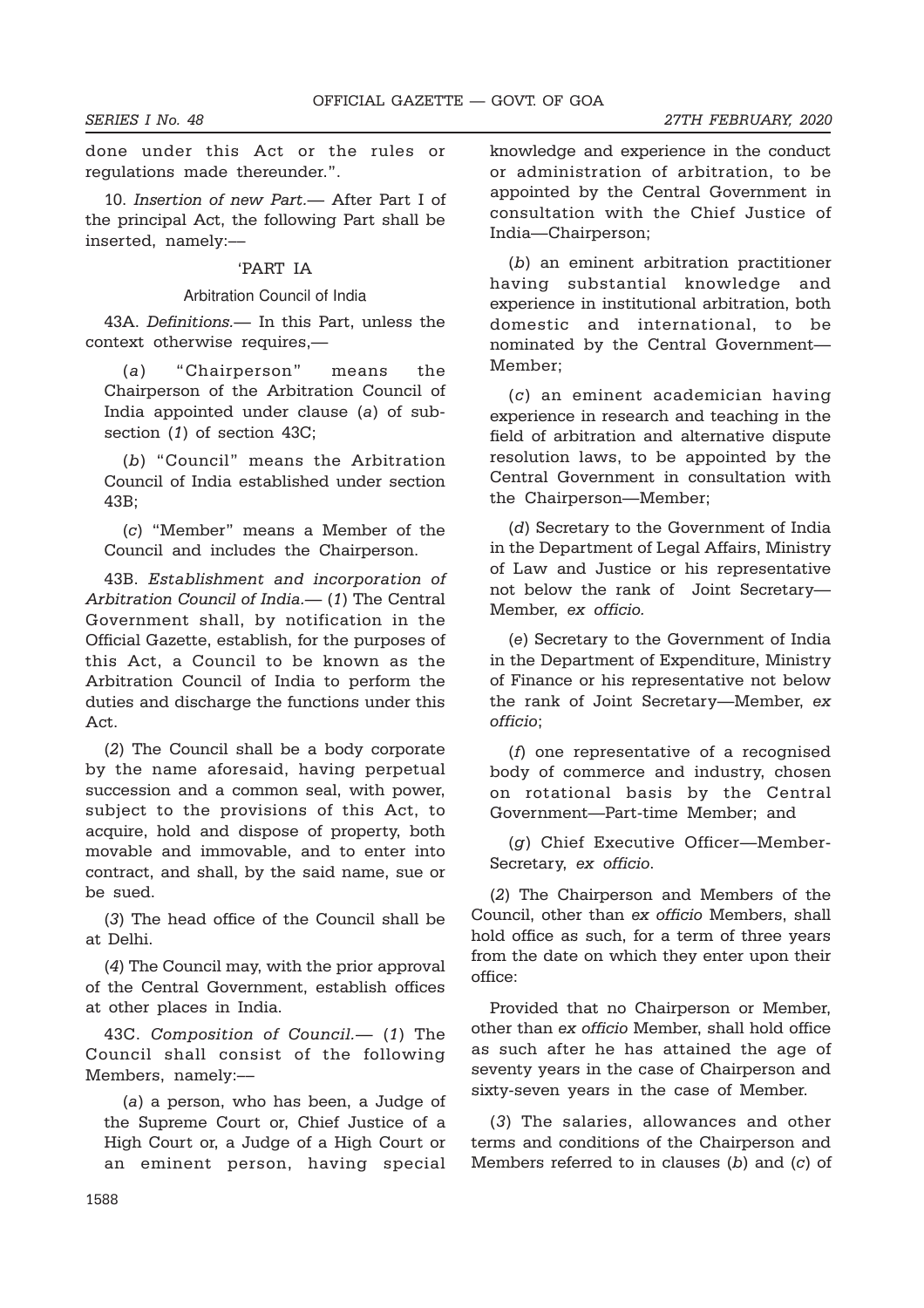SERIES I No. 48 27TH FEBRUARY, 2020

sub-section (1) shall be such as may be prescribed by the Central Government.

(4) The Part-time Member shall be entitled to such travelling and other allowances as may be prescribed by the Central Government.

43D. Duties and functions of Council.— (1) It shall be the duty of the Council to take all such measures as may be necessary to promote and encourage arbitration, mediation, conciliation or other alternative dispute resolution mechanism and for that purpose to frame policy and guidelines for the establishment, operation and maintenance of uniform professional standards in respect of all matters relating to arbitration.

(2) For the purposes of performing the duties and discharging the functions under this Act, the Council may—

> (a) frame policies governing the grading of arbitral institutions;

> (b) recognise professional institutes providing accreditation of arbitrators;

> (c) review the grading of arbitral institutions and arbitrators;

> (d) hold training, workshops and courses in the area of arbitration in collaboration of law firms, law universities and arbitral institutes;

> (e) frame, review and update norms to ensure satisfactory level of arbitration and conciliation;

> (f) act as a forum for exchange of views and techniques to be adopted for creating a platform to make India a robust centre for domestic and international arbitration and conciliation;

> $(a)$  make recommendations to the Central Government on various measures to be adopted to make provision for easy resolution of commercial disputes;

> (h) promote institutional arbitration by strengthening arbitral institutions;

> (i) conduct examination and training on various subjects relating to arbitration

and conciliation and award certificates thereof;

(j) establish and maintain depository of arbitral awards made in India;

(k) make recommendations regarding personnel, training and infrastructure of arbitral institutions; and

(l) such other functions as may be decided by the Central Government.

43E. Vacancies, etc., not to invalidate proceedings of Council.— No act or proceeding of the Council shall be invalid merely by reason of—

> (a) any vacancy or any defect, in the constitution of the Council;

> (b) any defect in the appointment of a person acting as a Member of the Council; or

> (c) any irregularity in the procedure of the Council not affecting the merits of the case.

43F. Resignation of Members.— The Chairperson or the Full-time or Part-time Member may, by notice in writing, under his hand addressed to the Central Government, resign his office:

Provided that the Chairperson or the Fulltime Member shall, unless he is permitted by the Central Government to relinquish his office sooner, continue to hold office until the expiry of three months from the date of receipt of such notice or until a person duly appointed as his successor enters upon his office or until the expiry of his term of office, whichever is earlier.

43G. Removal of Member.— (1) The Central Government may, remove a Member from his office if he––

(a) is an undischarged insolvent; or

(b) has engaged at any time (except Parttime Member), during his term of office, in any paid employment; or

(c) has been convicted of an offence which, in the opinion of the Central Government, involves moral turpitude; or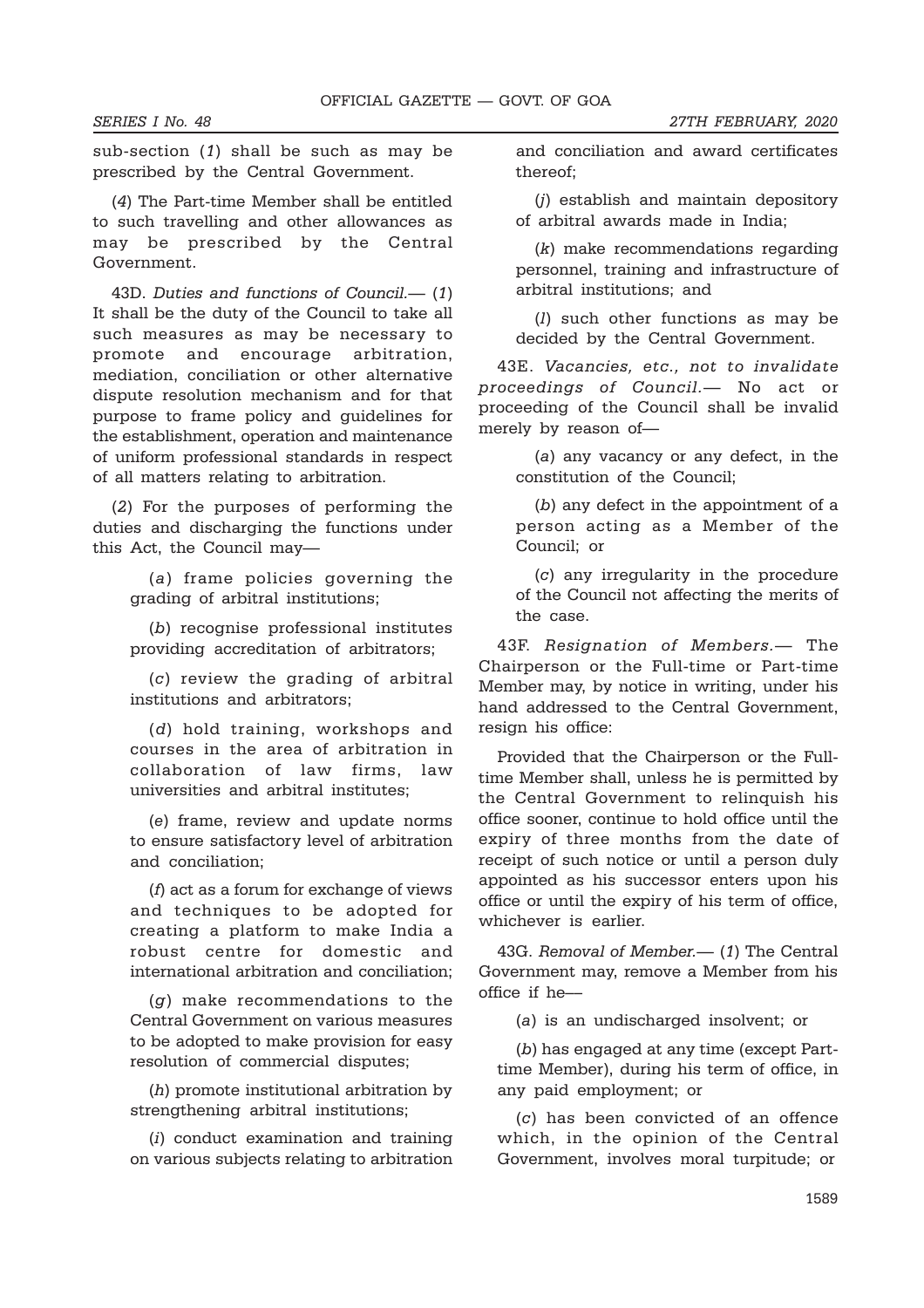SERIES I No. 48 27TH FEBRUARY, 2020

(d) has acquired such financial or other interest as is likely to affect prejudicially his functions as a Member; or

(e) has so abused his position as to render his continuance in office prejudicial to the public interest; or

(f) has become physically or mentally incapable of acting as a Member.

(2) Notwithstanding anything contained in sub-section (1), no Member shall be removed from his office on the grounds specified in clauses (d) and (e) of that sub-section unless the Supreme Court, on a reference being made to it in this behalf by the Central Government, has, on an inquiry, held by it in accordance with such procedure as may be prescribed in this behalf by the Supreme Court, reported that the Member, ought on such ground or grounds to be removed.

43H. Appointment of experts and constitution of Committees thereof.— The Council may, appoint such experts and constitute such Committees of experts as it may consider necessary to discharge its functions on such terms and conditions as may be specified by the regulations.

43-I. General norms for grading of arbitral institutions.— The Council shall make grading of arbitral institutions on the basis of criteria relating to infrastructure, quality and calibre of arbitrators, performance and compliance of time limits for disposal of domestic or international commercial arbitrations, in such manner as may be specified by the regulations.

43J. Norms for accreditation.— The qualifications, experience and norms for accreditation of arbitrators shall be such as specified in the Eighth Schedule:

Provided that the Central Government may, after consultation with the Council, by notification in the Official Gazette, amend the Eighth Schedule and thereupon, the Eighth Schedule shall be deemed to have been amended accordingly.

43K. Depository of awards.— The Council shall maintain an electronic depository of arbitral awards made in India and such other records related thereto in such manner as may be specified by the regulations.

 43L. Power to make regulations by Council.— The Council may, in consultation with the Central Government, make regulations, consistent with the provisions of this Act and the rules made thereunder, for the discharge of its functions and perform its duties under this Act.

43M. Chief Executive Officer. (1) There shall be a Chief Executive Officer of the Council, who shall be responsible for day-today administration of the Council.

(2) The qualifications, appointment and other terms and conditions of the service of the Chief Executive Officer shall be such as may be prescribed by the Central Government.

(3) The Chief Executive Officer shall discharge such functions and perform such duties as may be specified by the regulations.

(4) There shall be a Secretariat to the Council consisting of such number of officers and employees as may be prescribed by the Central Government.

(5) The qualifications, appointment and other terms and conditions of the service of the employees and other officers of the Council shall be such as may be prescribed by the Central Government.'.

11. Amendment of section 45.— In section 45 of the principal Act, for the words "unless it finds", the words "unless it prima facie finds", shall be substituted.

12. Amendment of section 50.— In section 50 of the principal Act, in sub-section (1), for the words "An appeal", the words "Notwithstanding anything contained in any other law for the time being in force, an appeal" shall be substituted.

13. Insertion of new section 87.— After section 86 of the principal Act, the following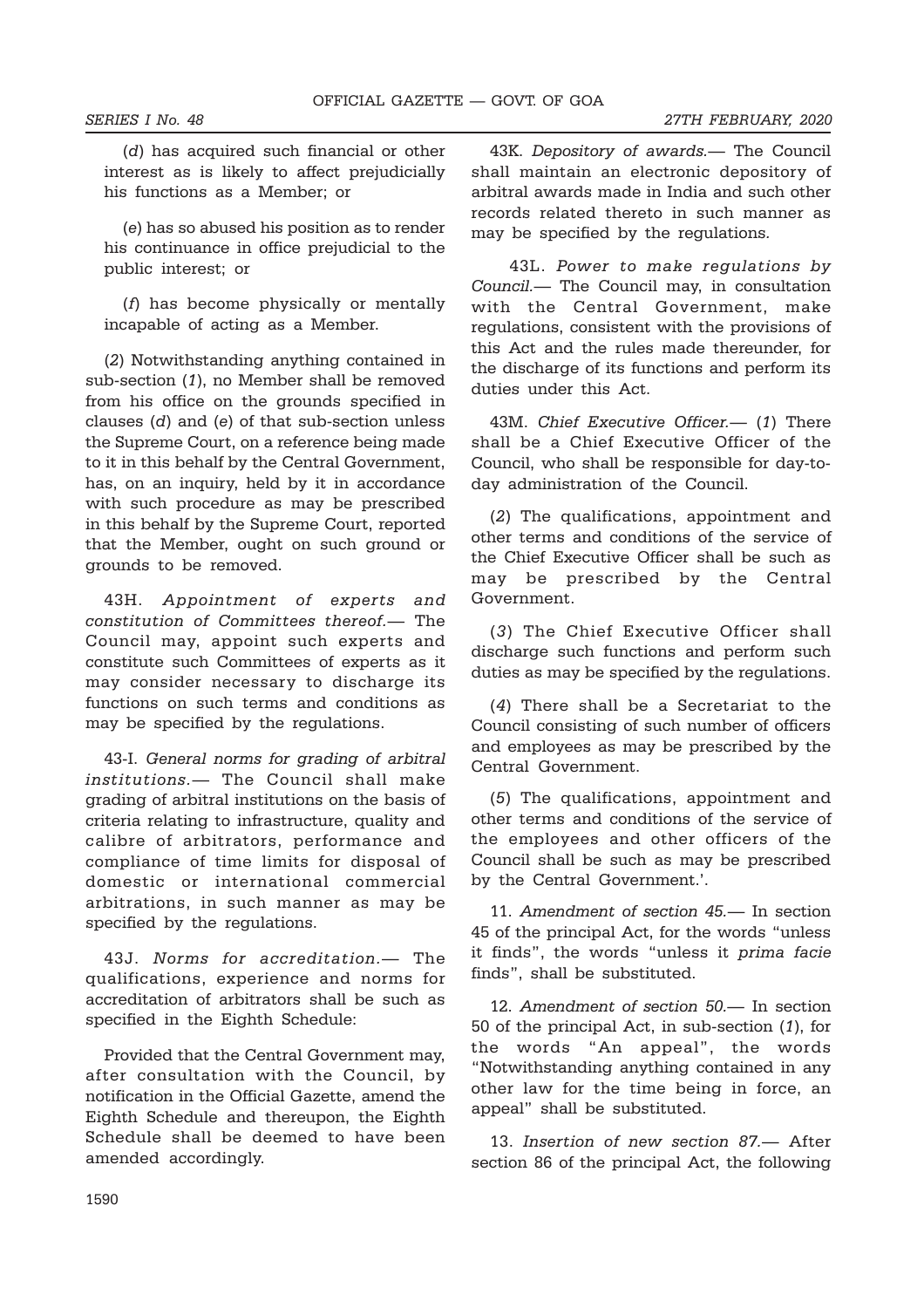section shall be inserted and shall be deemed to have been inserted with effect from the 23rd October, 2015, namely:—

"87. Effect of arbitral and related court proceedings commenced prior to 23rd October, 2015.— Unless the parties otherwise agree, the amendments made to this Act by the Arbitration and Conciliation (Amendment) Act, 2015 shall— 3 of 2016.

(a) not apply to––

(i) arbitral proceedings commenced before the commencement of the Arbitration and Conciliation (Amendment) Act, 2015; 3 of 2016.

(ii) court proceedings arising out of or in relation to such arbitral proceedings irrespective of whether such court proceedings are commenced prior to or after the commencement of the Arbitration and Conciliation (Amendment) Act, 2015; 3 of 2016.

(b) apply only to arbitral proceedings commenced on or after the commencement of the Arbitration and Conciliation (Amendment) Act, 2015 and to  $3$  of 2016. court proceedings arising out of or in relation to such arbitral proceedings.".

14. Insertion of new Schedule.— After the Seventh Schedule to the principal Act, the following Schedule shall be inserted, namely:––

#### "THE EIGHTH SCHEDULE

(See section 43J)

## Qualifications and Experience of Arbitrator

A person shall not be qualified to be an arbitrator unless he—

(i) is an advocate within the meaning of the Advocates Act, 1961 25 of 1961. having ten years of practice experience as an advocate; or

(ii) is a chartered accountant within the meaning of the Chartered Accountants Act, 1949 having ten 38 of 1949. years of practice experience as a chartered accountant; or

(*iii*) is a cost accountant within the meaning of the Cost and Works Accountants Act, 1959 having ten 23 of 1959.years of practice experience as a cost accountant; or

(iv) is a company secretary within the meaning of the Company Secretaries Act, 1980 having ten years 56 of 1980. of practice experience as a company secretary; or

(v) has been an officer of the Indian Legal Service; or

(vi) has been an officer with law degree having ten years of experience in the legal matters in the Government, Autonomous Body, Public Sector Undertaking or at a senior level managerial position in private sector; or

(vii) has been an officer with engineering degree having ten years of experience as an engineer in the Government, Autonomous Body, Public Sector Undertaking or at a senior level managerial position in private sector or selfemployed; or

(viii) has been an officer having senior level experience of administration in the Central Government or State Government or having experience of senior level management of a Public Sector Undertaking or a Government company or a private company of repute;

 $(ix)$  is a person, in any other case, having educational qualification at degree level with ten years of experience in scientific or technical stream in the fields of telecom, information technology, Intellectual Property Rights or other specialised areas in the Government, Autonomous Body, Public Sector Undertaking or a senior level managerial position in a private sector, as the case may be.

General norms applicable to Arbitrator

(i) The arbitrator shall be a person of general reputation of fairness, integrity and capable to apply objectivity in arriving at settlement of disputes;

(ii) the arbitrator must be impartial and neutral and avoid entering into any financial business or